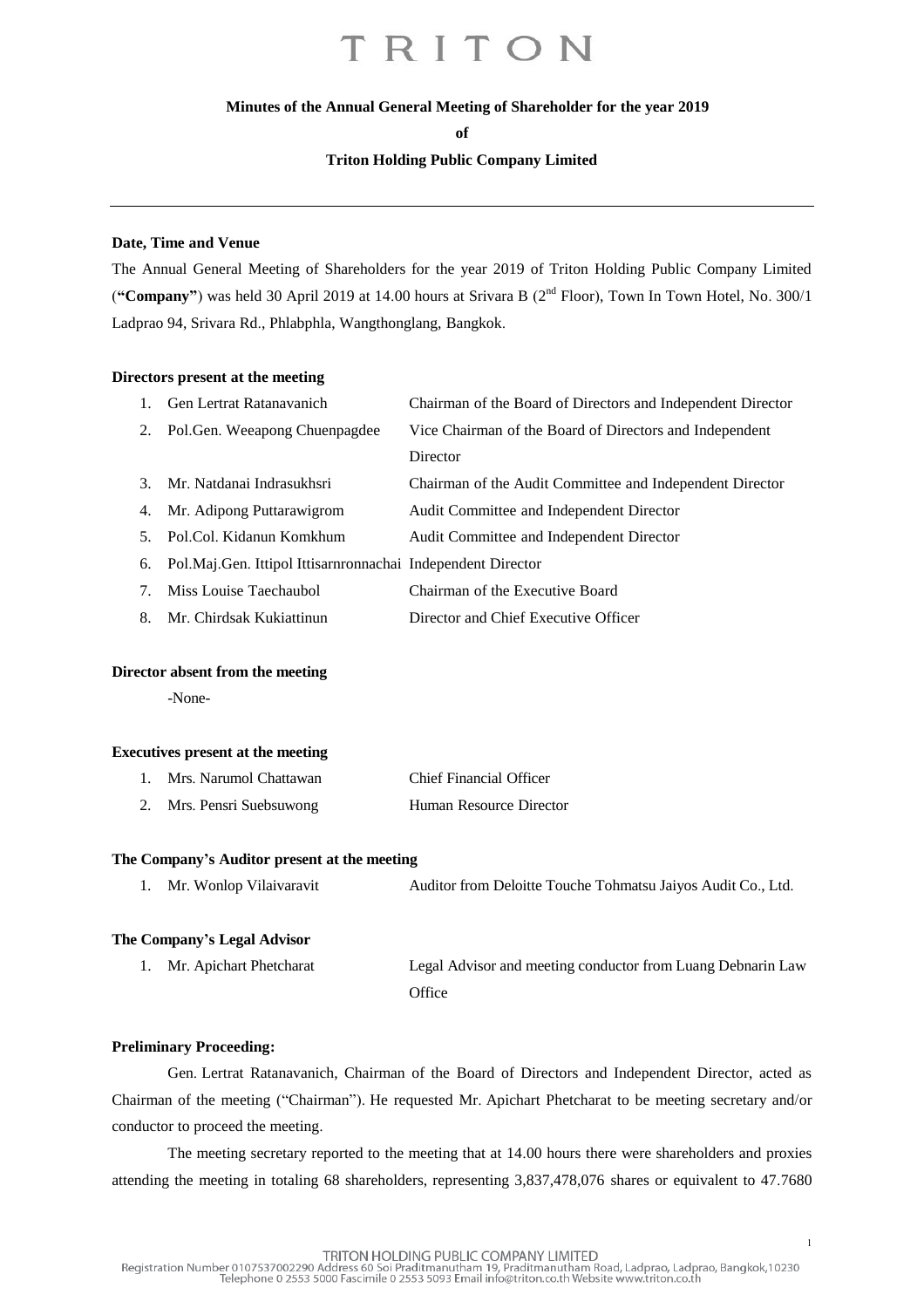percent of the total number of issued shares (the total paid-up shares of the Company were 8,033,578,407 shares), constituting a quorum to Article 35 of the Article of Association of the Company which specified that the meeting of shareholders must be attended by not less than 25 shareholders holding in aggregate of not less than one-third of the total number of issued shares to constitute a quorum.

After the meeting proceeded, there were shareholders, both in person and by proxy, registering to attend the meeting. Therefore, the total number of shareholders and proxies attending the meeting was increased to 76 shareholders with an aggregate holding of 3,946,536,816 shares or representing 49.1255 percent of the total number of issued shares.

Before proceeding to the first agenda, the Chairman asked the meeting secretary to elaborate the voting and vote counting method which can be summarized as follows:

For voting each agenda, the meeting secretary would ask in each agenda whether any shareholder wished to disapprove or abstain from the vote. In case of no disapproval or abstention, the Chairman would conclude that every shareholder resolved to approve as proposed.

Any shareholder who wishes to disapprove or abstain, shall mark as disapprove or abstain on a ballot and raise hand so that the Company's staff could collect the ballot for vote counting. The shareholders who did not disapprove or abstain in any agenda needed not to mark on the ballot. The Company's staff would process the voting result by deducting the vote of disapproval and abstention from the total number of votes by shareholders attending the meeting or being entitled to vote to summarize the voting result in each agenda in which the remaining votes would be deemed as affirmative.

In case that any shareholder wishes to ask additional questions, the shareholder shall declare his/her full name, family name and status in attending the meeting before asking questions for the Company to keep record.

Moreover, before meeting proceedings, the Company proposed to set up the vote counting committee to witness the vote counting, comprised of one shareholder (Company's staff) and one representative from auditor of Deloitte Touche Tohmatsu Jaiyos Audit Co., Ltd.

### **Agenda 1 To adopt the Minutes of the Extraordinary General Meeting of Shareholders No.1/2018 held on 6 November 2018**

The Chairman asked the meeting conductor to explain the details of this agenda that the Extraordinary General Meeting of Shareholders no.1/2018 was held on 6 November 2018 and the minutes of such meeting had prepared within 14 days from the meeting date and had been submitted to the Stock Exchange of Thailand and the Ministry of Commerce within period prescribed by law. The Company had also disclosed the Minutes of the meeting on the Company's website [www.triton.co.th](http://www.triton.co.th/) and sent a copy of Minutes along with the meeting invitation as appeared in enclosure 1

The Board of Directors had an opinion that the Minutes of the Extraordinary General Meeting of Shareholders no.1/2018 held on 6 November 2018 was recorded properly and accurately, and deemed it appropriate to propose the meeting for adopting of the minutes of the Extraordinary General Meeting of Shareholders no.1/2018

This agenda requires the approval of majority of votes of the shareholders attending the meeting and being entitled to vote.

The Chairman asked if any shareholder wishes to ask question or comment on this matter.

2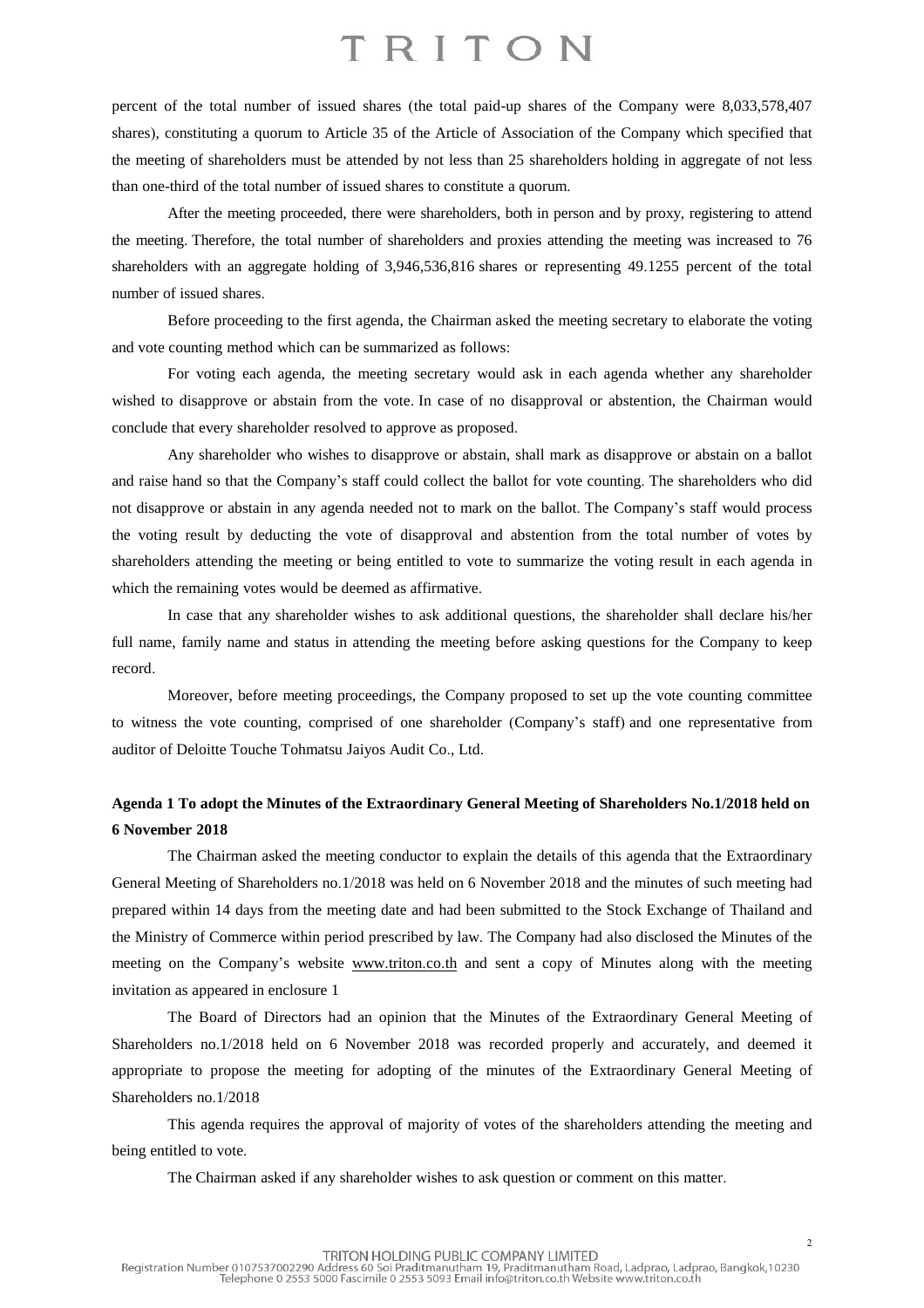No shareholder asked question or expressed any opinion. The Chairman therefore requested the meeting to vote.

**Resolved: The meeting resolved to adopt the minutes of the Extraordinary General Meeting of Shareholders no.1/2018 held on 6 November 2018 by unanimous votes as follows:**

| Approved    | 3,837,938,076 | Votes | Equivalent to | 100 |
|-------------|---------------|-------|---------------|-----|
| Disapproved |               | Votes | Equivalent to |     |
| Abstained   |               | Votes | Equivalent to |     |
| Total       | 3,837,938,076 | Votes | Equivalent to | 100 |

#### **Agenda 2 To consider and acknowledge the operational results of the preceding year 2018**

The Chairman asked the meeting conductor to explain to the meeting. The meeting conductor explained that the Company had summarized the Company's operational results of the preceding year as appeared in the annual report 2018 (QR code) which had been delivered to the shareholders to study the details in advance along with the invitation to shareholders' meeting.

The Board of Directors, therefore, deemed it appropriate to propose to the meeting to acknowledge the operational results of the preceding year and annual report 2018.

This agenda needed not require the approval of votes because it was only for acknowledging shareholders.

The Chairman assigned Mr. Chirdsak Kukiattinun, Chief Executive Officer of the Company to explain the details regarding the operational results for the year 2018 to shareholders which can be concluded as follows:

The Company generated a total revenue of 2,425.33 million Baht, an increase of the total revenue from year 2017 which the Company generated 866.54 million Baht. It can be seen that the Company's revenue significantly grew due to the revenue restructure which mainly emphasizes on creating income from construction business operation, resulting in dramatically better growth.

The Company generated a net profit of 148.66 million Baht in 2018 which indicated a higher performance compared to the year 2017 which the Company generated a net loss of 38.81 million Baht.

In 2018, the total value of Company's assets was 1,606.15 million Baht; the liabilities were 622.80 million Baht; and the shareholders' equity was 1,007.62 million Baht.

Furthermore, Mr. Chirdsak Kukiattinun explained on financial ratios to the meeting, concluding that the Company's Return on Total Assets ratio which is a ratio of net profit to total assets indicating how effectively the Company utilizes its assets to generate profit. In 2018, the Company's Return on Assets ratio was at 9.61 percent indicating better performance when compared to the year 2017 which was at 2.63 percent.

The Company's Return on equity ratio in 2018 was at 15.64 percent which was considerably higher when compared to the year 2017 which was at 4.23 percent. Such ratio showed that the Company had better performance to greatly generate profit out of shareholders' investment, which complied with the Company's Debt to Equity ratio in 2018 that was decreased to 0.63 percent from 1.05 percent in 2017, showing more improved capital structure due to the fact that the Company's liabilities had been decreased and it was more beneficial to shareholders.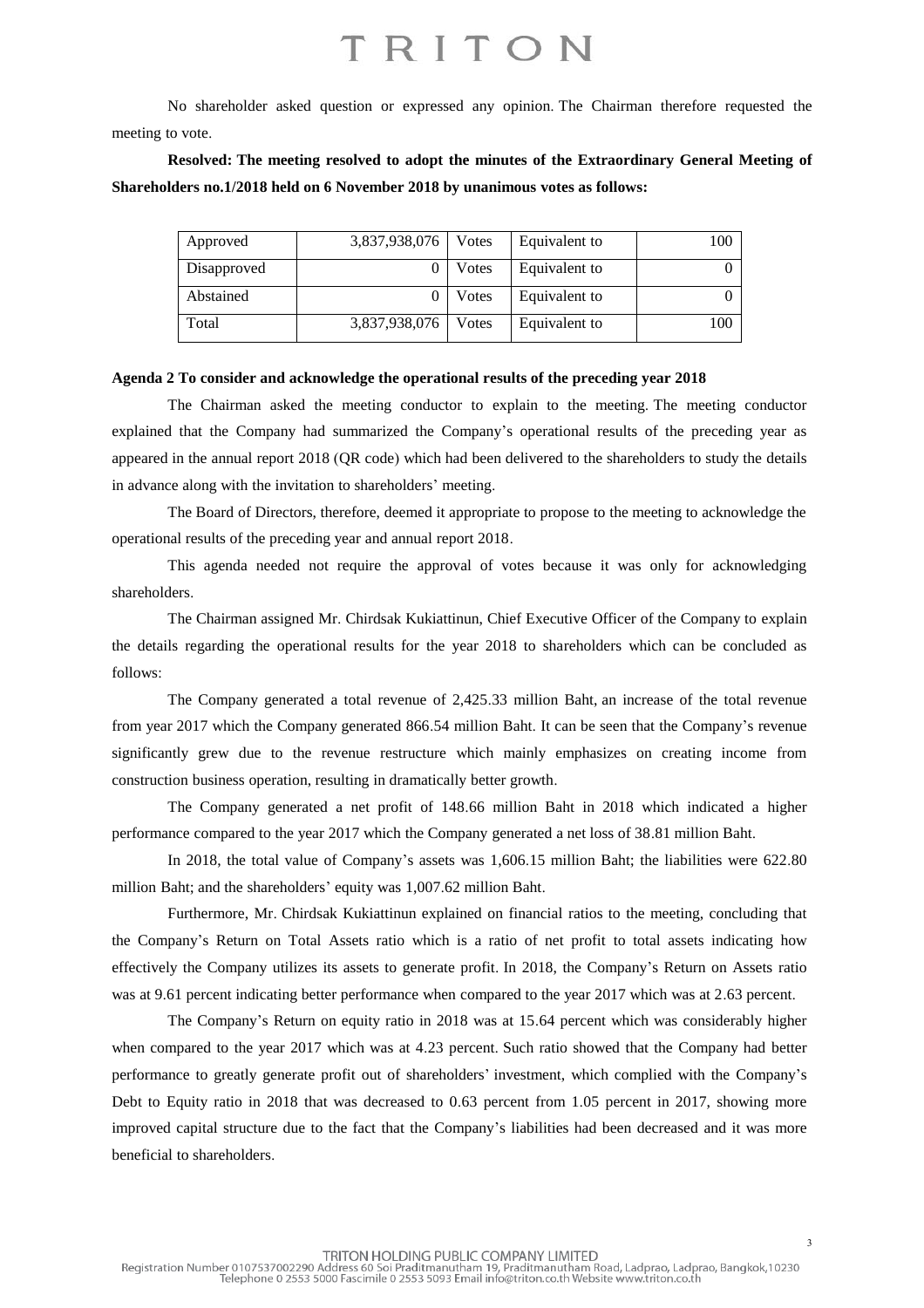Net Profit Margin is a ratio of showing the ability to generate profit from the revenue of the Company. In 2018, the Company's Net Profit Margin was at 5.56 percent indicating continuously improved Net Profit Margin as well as other financial ratios of the Company.

The Company's Current Ratio, a financial ratio that indicates the Company's liquidity of how much the Company could cover the short-term liabilities, was at 1.69 percent standing in a better position when compared to the current ratio in 2017 which was at 1.33 percent.

Moreover, Mr. Chirdsak Kukiattinun reported to the meeting regarding projects that were still in the contract period and projects that waited for project contracts to be made. Most projects are construction projects and have a good tendency that will result in continuously better operation performance in the next year. At present, the backlog is approximately Baht 11,629 million, divided into fuel pipeline construction projects with a total value of Baht 1,569 million, LNG depot construction with a total value of 8,146 million and LNG depot construction project in Myanmar with a total value of Baht 1,914 million.

The Chief Executive Officer fully explained the detail to the meeting. The Chairman asked if any shareholder wished to ask question.

Miss Patcharin Charnmetha, shareholder expressed her opinion that the Company should provide the Company's annual report in form of a book for the shareholders who attended and wished to read the annual report before the meeting because some shareholders could not read the annual report presented in QR code that the Company had distributed to the shareholders. Moreover, the venue of the meeting was considered far from shareholders.

The Chairman explained to the shareholders that the Company would take such suggestions into consideration to provide the Company's annual report as being suggested. However, the annual report has been provided in a form of QR code which is a standard used by other listed companies in the Stock Exchange of Thailand. For the venue of the shareholders' meeting, the Chairman explained that every meeting has always been set up near the Company because the headquarter of the Company is located near this meeting venue which is considered convenient to get to.

The meeting acknowledged the Company's operational results of the preceding year and the Company's annual report 2018 as presented.

### **Resolved: The meeting resolved to acknowledge the operational results of the preceding year and annual report 2018**

### **Agenda 3 To consider and approve the consolidated financial statement and separate financial statements for the year 2018 ended 31 December 2018 and the auditor report**

The Chairman assigned the meeting conductor to explain to meeting. The meeting conductor explained that according to the financial statements and earning statements for the accounting period ended 31 December 2018 which had been sent to the shareholders along with the Annual Report 2018, such financial statements and earning statements had been audited by the auditor, Deloitte Touche Tohmatsu Jaiyos Audit Company Limited; reviewed by the Audit Committee meeting no.1/2019 on 25 February 2019; and approved by the Board of Directors meeting no 2/2019 on 27 February 2019.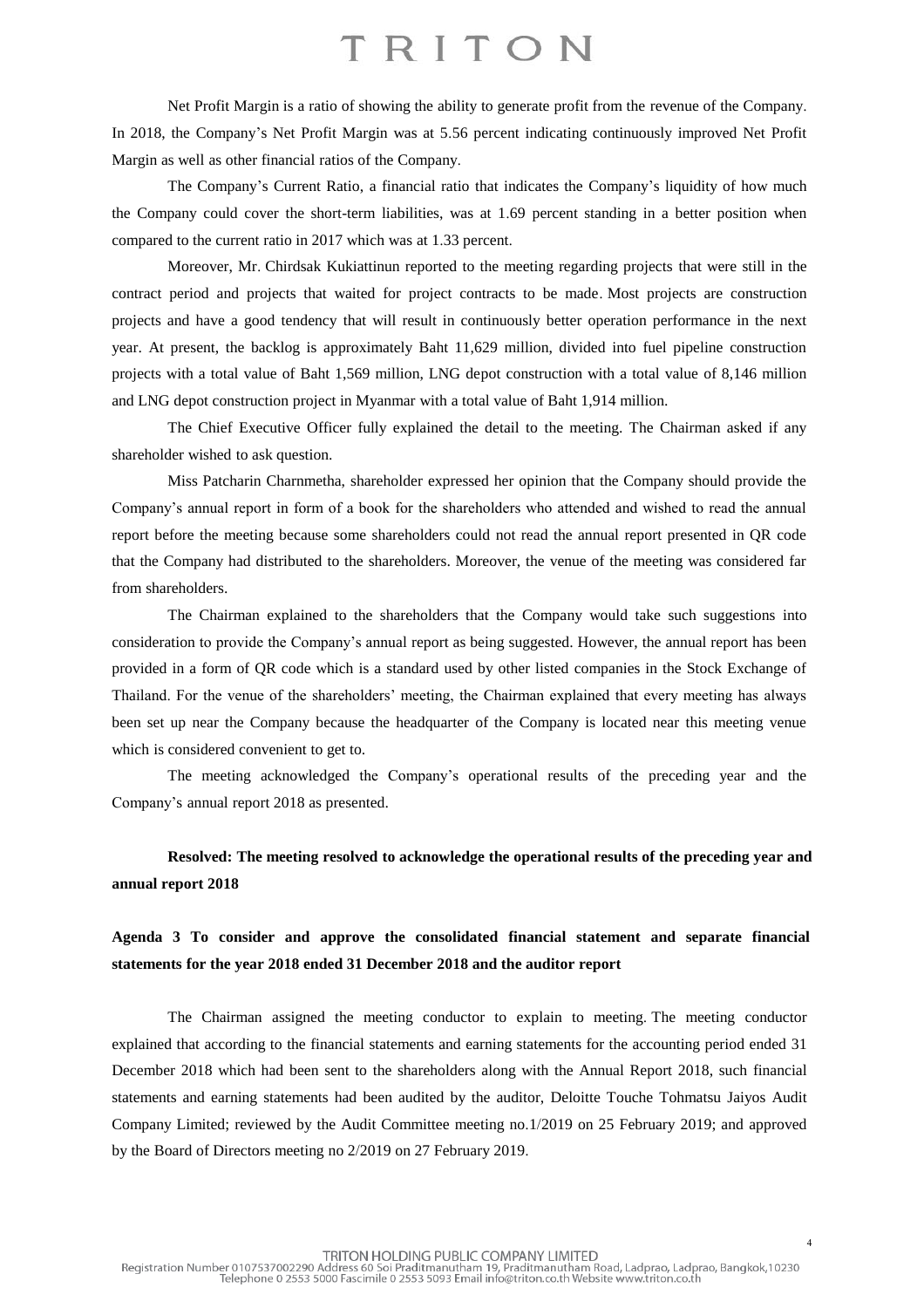The Board of Director, therefore, deemed it appropriate to propose to the meeting to approve the consolidated financial statements and separate financial statements which had been audited by the auditor along with auditor's report for the accounting period ended 31 December 2018.

This agenda requires the approval of majority of votes of the shareholders attending the meeting and being entitled to vote.

The Chairman asked if any shareholder wished to ask questions or express any opinion regarding the matter.

A shareholder asked and received detailed explanation, and there was no additional shareholders asking question; therefore, the Chairman requested the meeting to vote.

**Resolved: the meeting resolved to approve the consolidated financial statement and separate financial statement for the year 2018 and the auditor's report for the accounting period ended 31 December 2018 by unanimous votes as follows:**

| Approved    | 3,838,033,116 | Votes | Equivalent to | 100 |
|-------------|---------------|-------|---------------|-----|
| Disapproved |               | Votes | Equivalent to |     |
| Abstained   |               | Votes | Equivalent to |     |
| Total       | 3,838,033,116 | Votes | Equivalent to | 100 |

*In addition, while voting this agenda matter, there were another three shareholders registering to attend the meeting in the previous agenda, representing 3,838,033,116 shares.*

### Agenda 4 To consider and approve the appropriation of net profit as legal reserve fund and the dividend **payment for year 2018**

The Chairman assigned the meeting conductor to explain details of the agenda to the shareholders.

The meeting conductor explained to the meeting that according to the laws and the Company's Article of Association, it prescribed that dividend payment required approval from the shareholders' meeting and the Company could only pay dividend from its net profit. In case the Company had deficit, the Company was prohibited to pay dividend and not required to appropriate net profit as legal reserve fund.

Moreover, according to the separate financial statement and income statement for the accounting period ended 31 December 2018, the Company generated a net profit of Baht 56,207,323 and at present, the Company was free from deficit. For the past 10 years, the Company never paid dividend to the shareholders. However, for the past 2 years the Company had been continuously generating better operational result; as a result, in 2018 the Company had profit to be reserved as legal reserve fund and to pay dividend to shareholders. The Board of Directors, therefore, had a dividend policy as follows:

(1) The Company shall appropriate net profit as legal reserve fund of 5 percent of net profit or Baht 2,810,366.15.

(2) The Company shall pay dividend as prescribed in the Company's dividend policy, at Baht 0.0034 per share, in a total amount of Baht 27,314,166.58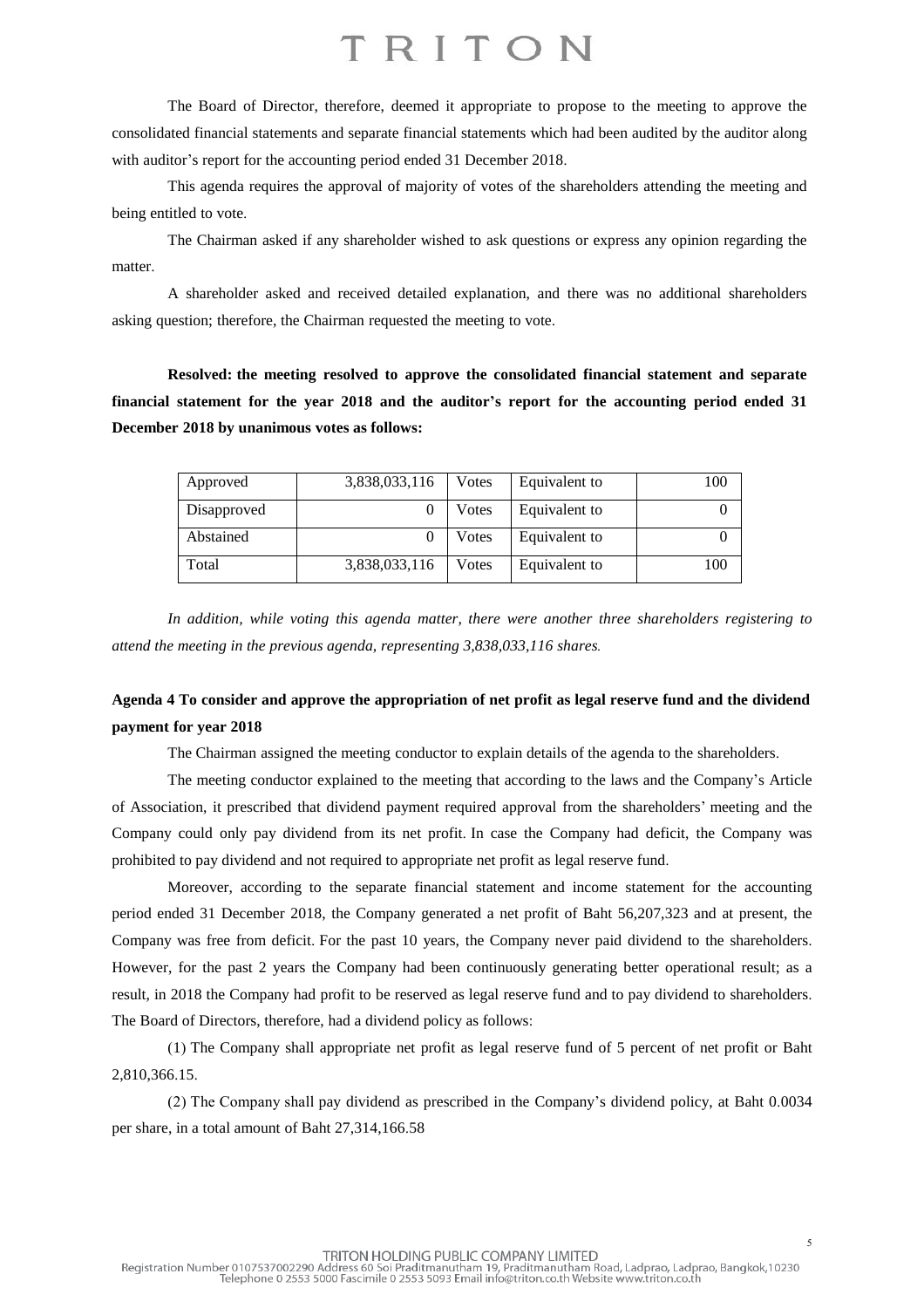The Board of Directors, therefore, deemed it appropriate to propose to the meeting to approve the appropriation of net profit as legal reserve fund of Baht 2,810,366.15 and the dividend payment at Baht 0.0034 per share, in totaling of Baht 27,314,166.58

If the meeting approved this agenda matter regarding dividend payment as in the details previously stated, then the date to determine the list of shareholders who would be entitled to receive dividend (Record Date) shall be set on 13 May 2019 and the date to pay dividend to shareholders shall be set on 24 May 2019.

This agenda requires the approval of majority of votes of the shareholders attending the meeting and being entitled to vote.

The Chairman asked if any shareholder wished to ask questions or express opinion regarding this matter.

No shareholder asked any questions or expressed opinion; therefore, the Chairman requested the meeting to vote.

**Resolved: the meeting resolved to approve the appropriation of net profit as legal reserve fund at** a rate of 5 percent of net profit for the year 2019 which was equivalent to Baht 2,810,366.15 and to **approve the dividend payment for the year 2018 at Baht 0.0034 per share, in totaling Baht 27,314,166.58. The date to determine the list of shareholders who would be entitled to receive dividend (Record Date)** was set to be on 13 May 2019 and the date to pay dividend to shareholders was set to be on 24 May 2019 **by unanimous votes as follows:**

| Approved    | 3,838,033,116 | Votes | Equivalent to | 100 |
|-------------|---------------|-------|---------------|-----|
| Disapproved |               | Votes | Equivalent to |     |
| Abstained   |               | Votes | Equivalent to |     |
| Total       | 3,838,033,116 | Votes | Equivalent to | 100 |

#### **Agenda 5 To consider and approve the reelection of Directors who retired by rotation for another term**

The Chairman informed the meeting that for transparency to vote, the Directors who were due to retirement by rotation namely, Mr. Natdanai Indrasukhsri, Mr. Adipong Puttarawigrom, and Mr. Chirdsak Kukiattinun had left the meeting room before proceeding this agenda.

Then, the Chairman assigned the meeting conductor to explain details of this agenda to the meeting.

The meeting conductor explained to the meeting that according to Article 18 of the Company's Article of Association, at every Annual General Meeting one-third of the total Directors must retire from office. If the number of the total Directors is not multiple of three, then the number of Directors nearest to one-third must retire from office, whereby a Director who vacates office under this section may be re-elected. At the Annual General Meeting of Shareholder 2019, there were three Directors who must retire by rotation namely, Mr. Natdanai Indrasukhsri, Mr. Adipong Puttarawigrom, and Mr. Chirdsak Kukiattinun.

However, the Nomination and Remuneration Committee had considered the qualifications of the Directors pursuant to the nomination procedures and deemed that the three Directors were proficient and possessed a variety of expertise who had been considered as qualified individuals with qualifications which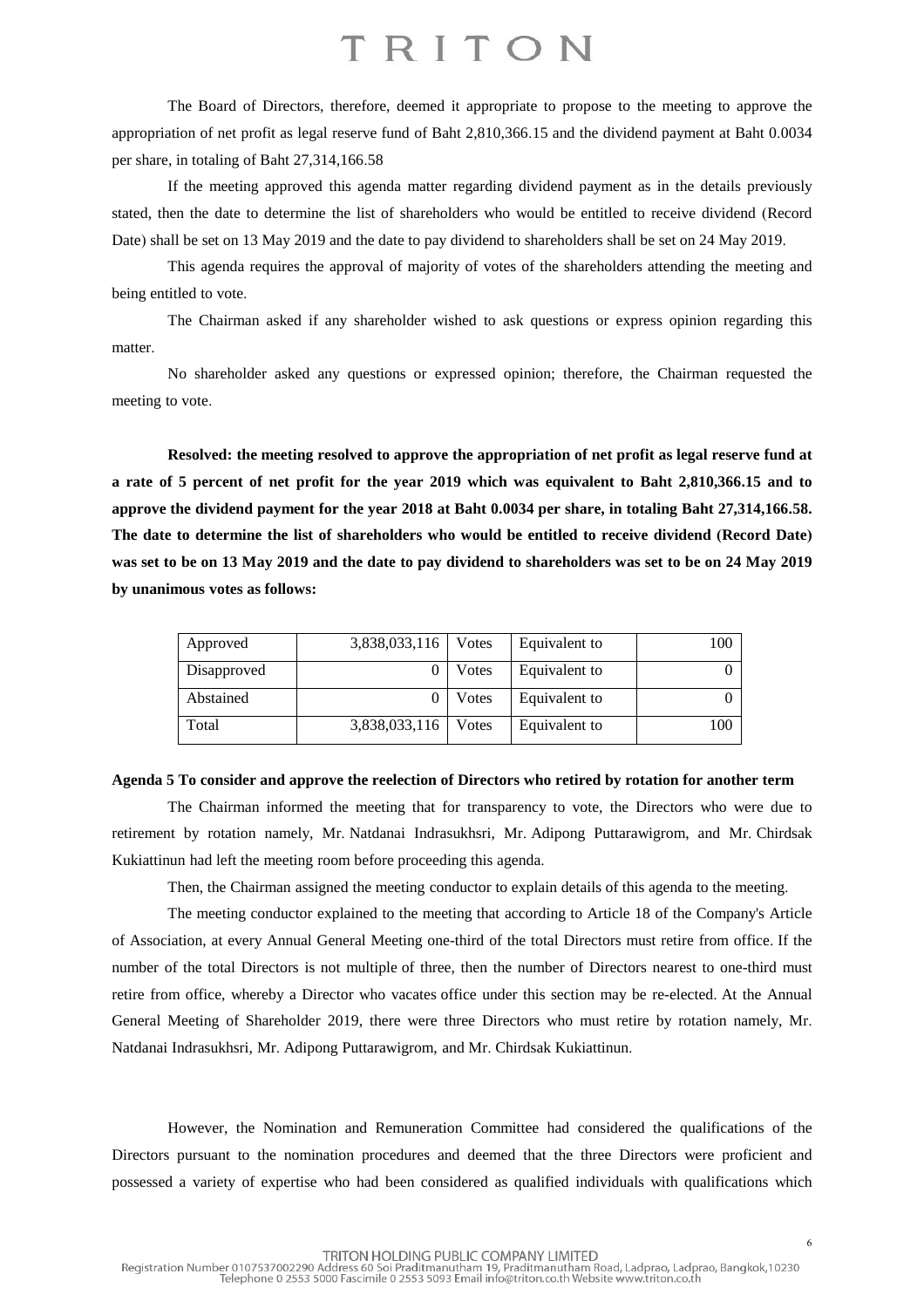were not prohibited by laws. Therefore, the Board of Directors resolved to propose to the meeting to approve the reelection of the three Directors to act as the Company's Directors for another term. Moreover, the details on educational background and experiences of the three Directors had been delivered to shareholders for consideration in advance along with the invitation to this shareholders' meeting.

The Board of Directors deemed it appropriate to approve with the recommendation of the Nomination and Remuneration Committee to propose to the meeting to consider and acknowledge the three Directors who retired by rotation namely, (1) Mr. Natdanai Indrasukhsri, (2) Mr. Adipong Puttarawigrom, and (3) Mr. Chirdsak Kukiattinun, and to approve the reelection of the three Directors to act as the Company's Directors for another term.

This agenda requires the approval of majority of votes of the shareholders attending the meeting and being entitled to vote.

The Chairman asked if any shareholder wished to ask questions or express opinion regarding this matter.

No shareholder asked any questions or expressed opinion; therefore, the Chairman requested the meeting to vote.

**Resolved: the meeting resolved to approve the reelection of the three Directors who retired by rotation to act as the Company's Directors for another term by unanimous votes as follows:**

**5.1 Mr. Natdanai Indrasukhsri was approved to act as the Company's Director for another term by unanimous votes as follows:**

| Approved    | 3,875,888,516 | Votes | Equivalent to | 100 |
|-------------|---------------|-------|---------------|-----|
| Disapproved |               | Votes | Equivalent to |     |
| Abstained   |               | Votes | Equivalent to |     |
| Total       | 3,875,888,516 | Votes | Equivalent to | 100 |

| 5.2 Mr. Adipong Puttarawigrom was approved to act as the Company's Director for another term |  |  |  |
|----------------------------------------------------------------------------------------------|--|--|--|
| by unanimous votes as follows:                                                               |  |  |  |

| Approved    | 3,875,888,516 | Votes | Equivalent to | 100 |
|-------------|---------------|-------|---------------|-----|
| Disapproved |               | Votes | Equivalent to |     |
| Abstained   |               | Votes | Equivalent to |     |
| Total       | 3,875,888,516 | Votes | Equivalent to | 100 |

**5.3 Mr. Chirdsak Kukiattinun was approved to act as the Company's Director for another term by unanimous votes as follows:**

| Approved    | 3,875,888,516 | Votes | Equivalent to | 100 |
|-------------|---------------|-------|---------------|-----|
| Disapproved |               | Votes | Equivalent to |     |
| Abstained   |               | Votes | Equivalent to |     |
| Total       | 3,875,888,516 | Votes | Equivalent to | 100 |

TRITON HOLDING PUBLIC COMPANY LIMITED<br>Registration Number 0107537002290 Address 60 Soi Praditmanutham 19, Praditmanutham Road, Ladprao, Ladprao, Bangkok,10230<br>Telephone 0 2553 5000 Fascimile 0 2553 5093 Email info@triton.c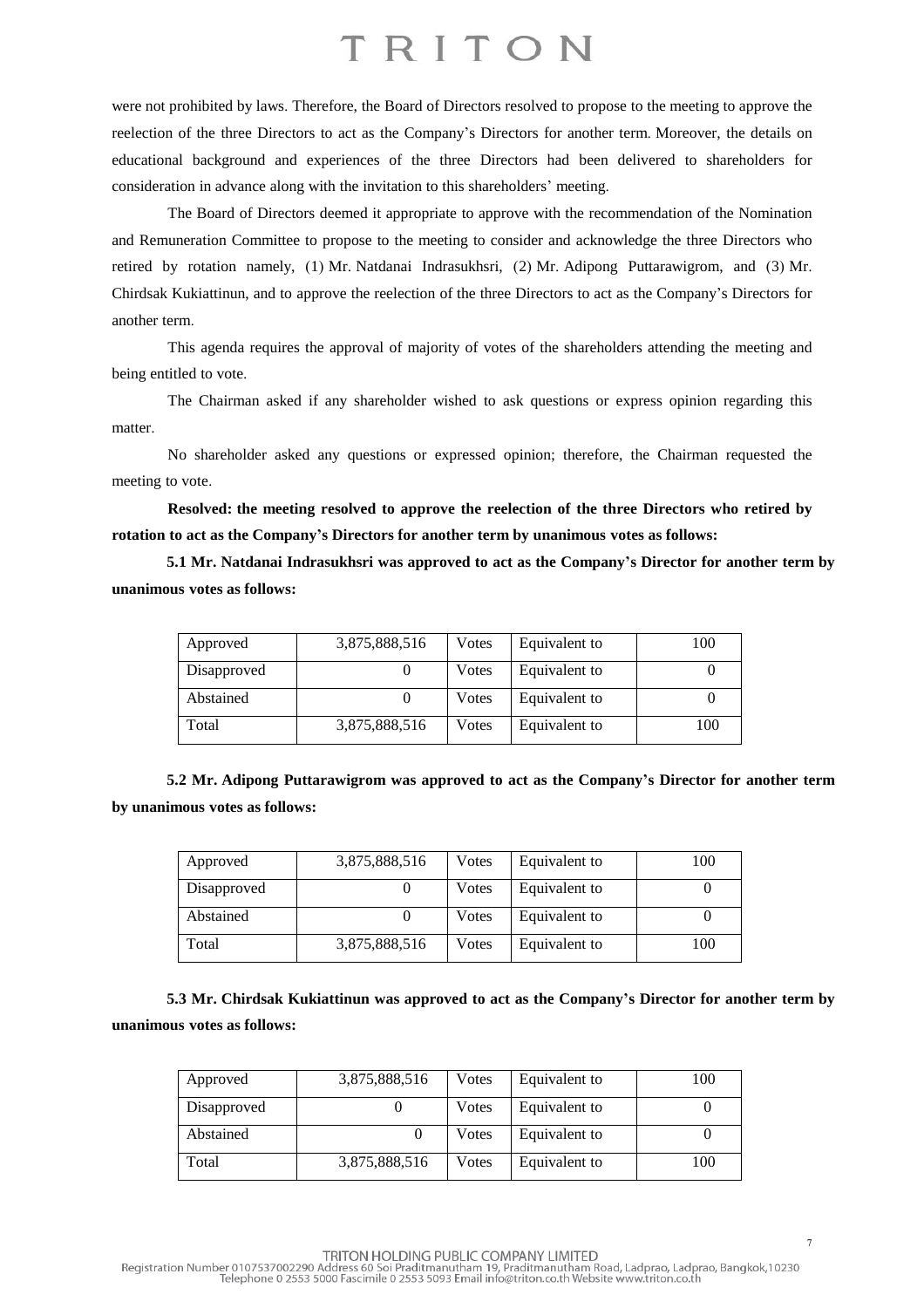*In addition, while voting agenda 5.1-5.3, there were another shareholder registering to attend the meeting in the previous agenda, representing 3,875,888,516 shares*

*After voting agenda 5.1-5.3, the three Directors namely, Mr. Natdanai Indrasukhsri, Mr. Adipong Puttarawigrom, and Mr. Chirdsak Kukiattinun returned to the meeting room to proceed the meeting.*

#### **Agenda 6 To consider and approve the remuneration for Directors for the year 2019**

The Chairman assigned the meeting conductor to explain details of this agenda to the meeting.

The meeting conductor explained to the meeting that according to Article 16 of the Company's Articles of Association, prescription of the remuneration for Directors shall be in accordance with a resolution passed by a shareholders' meeting. The Nomination and Remuneration Committee had considered the criteria to prescribe remuneration with by taking into suitability in various part of the rate of remuneration and comparing it with the rate paid by other listed companies in the same industry and considering the potential business expansion as well as the reduction of the number of Directors from 13 Directors to 9 Directors to suit with the Company's business structure. It was deemed appropriate for the Board of Directors to propose to the Meeting to consider and approve the Directors' remuneration for the year 2019 in the amount of not exceeding Baht 7,000,000 which decreased from Baht 10,000,000 in the year 2018, in order to suit with the Company's business structure and the Board of Directors structure of 2019. The Company had distributed the details of remuneration in advance to the shareholders together with the invitation to this shareholders' meeting.

| <b>Remuneration type</b>                     | 2019                                                              |
|----------------------------------------------|-------------------------------------------------------------------|
| 1. Director remuneration                     |                                                                   |
| 1.1 Monthly remuneration                     |                                                                   |
| Only for non-executive directors             |                                                                   |
| 1.1.1 Chairman                               | 50,000 Baht/month/person                                          |
| 1.1.2 Director                               | 30,000 Baht/month/person                                          |
| 1.2 Attendance Fee of the Company's Director |                                                                   |
| Only for Directors who attend the meeting    |                                                                   |
| 1.2.1 Chairman                               | 20,000 Baht/person/time                                           |
| 1.2.2 Director                               | 15,000 Baht/person/time                                           |
|                                              |                                                                   |
| 1.3 Attendance Fee of the Subcommittee       |                                                                   |
| Only for Directors who attend the meeting    |                                                                   |
| 1.3.1 Chairman of subcommittee               | 15,000 Baht/person/time                                           |
| 1.3.2 Committee                              | 10,000 Baht/person/time                                           |
| 2. Other remunerations                       | Remuneration in the form of pension, the Company will allocate    |
|                                              | pension from the remaining remuneration at the end of the year to |
|                                              | each director with considering by the overall operation and       |
|                                              | working period. When combined with the monthly remuneration       |
|                                              | and meeting fee, overall remuneration can still be compared with  |
|                                              | the rate paid by other listed companies in the same size.         |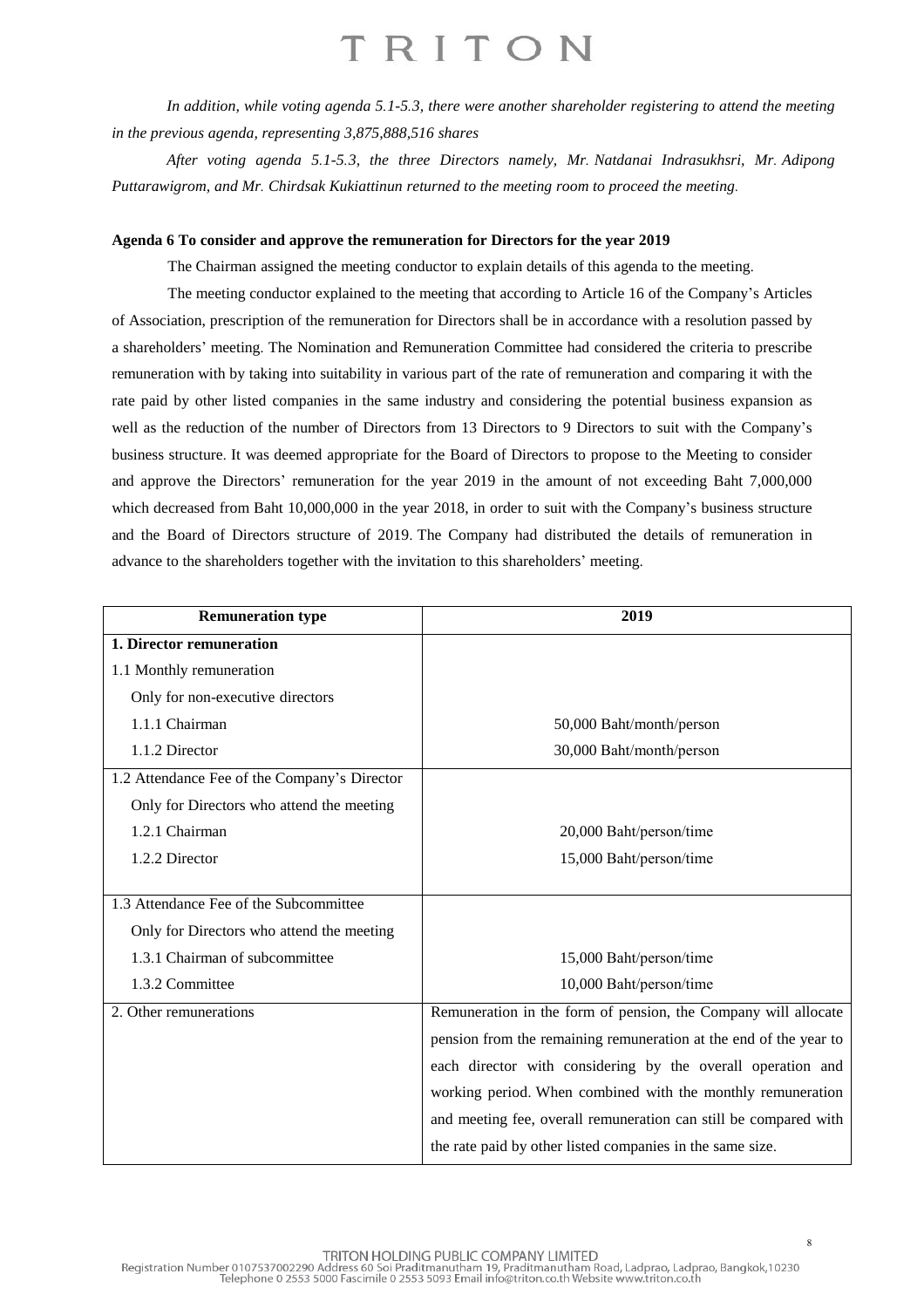The Board of Directors deemed it appropriate to approve with the recommendation of the Nomination and Remuneration Committee to propose to the meeting the remuneration for Company's Directors for the year 2019.

This agenda requires the approval of a vote of not less than two-thirds of the total number of votes cast by the shareholders attending the meeting and being entitled to vote.

The Chairman asked if any shareholder wished to ask questions or express opinion regarding this matter.

No shareholder asked any questions or expressed opinion; therefore, the Chairman requested the meeting to vote.

**Resolved: the meeting resolved to approve the remuneration for Directors for the year 2019 in the amount of not exceeding Baht 7,000,000 in accordance with rate and conditions proposed above by unanimous votes as follows:**

| Approved    | 3,875,888,516 | <b>V</b> otes | Equivalent to | 100 |
|-------------|---------------|---------------|---------------|-----|
| Disapproved |               | Votes         | Equivalent to |     |
| Abstained   |               | Votes         | Equivalent to |     |
| Total       | 3,875,888,516 | Votes         | Equivalent to | 100 |

#### Agenda 7 To consider and approve the appointment of the auditors and fix the audit fee for the year 2019

The Chairman assigned the meeting conductor to explain the detail of this agenda to the meeting.

The meeting conductor explained to the meeting that the Company gave an opportunity to many audit companies to propose their audit fee for the year 2019 to the Audit Committee to consider qualifications and choose one to be the auditor of the Company. The Audit Committee had considered the qualifications of each auditor and was of the view that Mr. Wonlop Vilaivaravit Certified Public Accountant No. 6797 and/or Miss Kornthong Luangvilai, Certified Public Accountant No. 7210 and/or Mr. Chavala Tienpasertkij Certified Public Accountant No. 4301 and/or Dr. Kiatniyom Kuntisook Certified Public Accountant No. 4800 from Deloitte Touche Tohmatsu Jaiyos Audit Co., Ltd. were reputable and trustworthy auditors having knowledge and capability. Moreover, comparing the remuneration rates proposed by this auditor to others, it was lower than other auditors. Therefore, it was appropriate to appoint Deloitte Touche Tohmatsu Jaiyos Audit Co., Ltd. to provide the audit services for the Company in 2019. In addition, Deloitte Touche Tohmatsu Jaiyos Audit Co., Ltd. performed well throughout the year 2018 which was the most suitable reason for the Company to appoint this auditor to provide audit service for the Company in 2019. In this regard, the auditors' remuneration for the year 2019 had been fixed at the amount of Baht 2,260,000 and that of its subsidiaries had been fixed in total of Baht 3,003,000. The total remuneration for the auditors of both the Company and its subsidiaries for the year 2019 had been fixed at Baht 5,263,000 with the details as follows: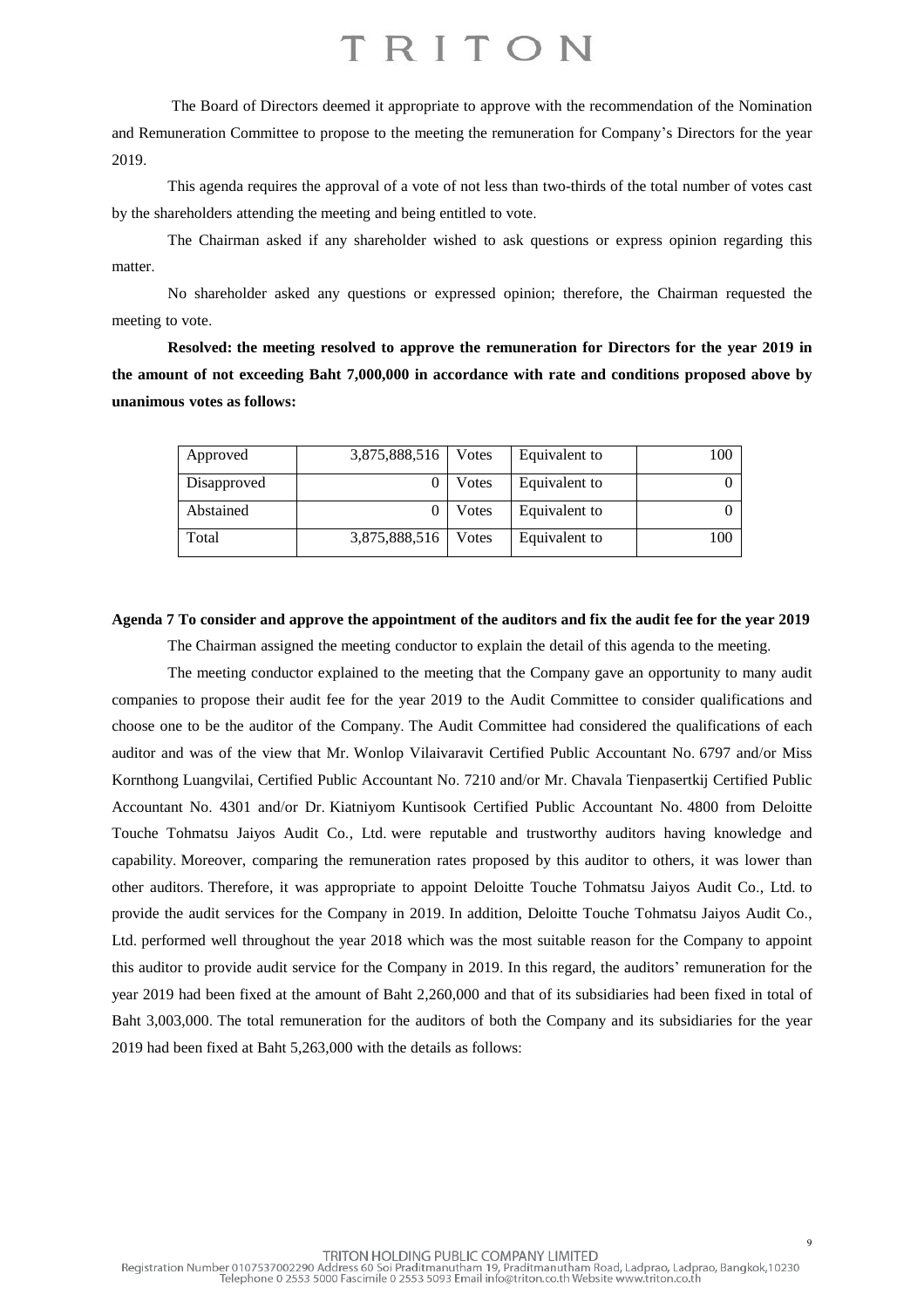|                               |                   |         | <b>Quarterly Financial Statement of</b> |         |                          |              |
|-------------------------------|-------------------|---------|-----------------------------------------|---------|--------------------------|--------------|
| List of companies             | <b>Annual</b> fee |         | the Company Group                       |         | <b>Total</b>             | Comparison   |
|                               |                   | Q1      | Q <sub>2</sub>                          | Q3      | audit fee                | of Audit fee |
|                               |                   |         |                                         |         | in 2019                  | in 2018      |
| Triton Holding Plc.           | 1,120,000         | 380,000 | 380,000                                 | 380,000 | 2,260,000                | 2,100,000    |
| Strega Plc.                   | 1,390,000         | 400,000 | 400,000                                 | 400,000 | 2,590,000                | 2,080,000    |
| Triton Power Co., Ltd.        |                   |         |                                         |         | 82,000                   | 80,000       |
| Triton Resources Co., Ltd.    |                   |         |                                         |         | 82,000                   | 80,000       |
| Triton Green Energy Co., Ltd. |                   |         |                                         |         | 82,000                   | 80,000       |
| Argyle Development Co., Ltd.  |                   |         |                                         |         | 85,000                   | 80,000       |
| Lucent Energy Co., Ltd.       |                   |         |                                         |         | 82,000                   | 80,000       |
| Splash Media Plc.             |                   |         |                                         |         |                          | 620,000      |
| Splash Estate Co., Ltd.       |                   |         |                                         |         |                          | 200,000      |
| Splash Studio Co., Ltd.       |                   |         |                                         |         |                          | 80,000       |
| Thor Energy and Resources     |                   |         |                                         |         |                          | 80,000       |
| Co., Ltd.                     |                   |         |                                         |         |                          |              |
| Live TV Co., Ltd.             |                   |         |                                         |         | $\overline{\phantom{0}}$ | 80,000       |
|                               | <b>Total</b>      |         |                                         |         |                          |              |

The Board of Directors deemed it appropriate to approve with the recommendation of the Audit Committee to propose to the meeting to approve the appointment of Mr. Wonlop Vilaivaravit Certified Public Accountant No. 6797 and/or Mr. Chavala Tienpasertkij Certified Public Accountant No. 4301 and/or Dr. Kiatniyom Kuntisook Certified Public Accountant No. 4800 and/or Miss Kornthong Luangvilai, Certified Public Accountant No. 7210 from Deloitte Touche Tohmatsu Jaiyos Audit Co., Ltd. to be the auditor of the Company and its subsidiaries and the prescription of remuneration for the auditors of both the Company and its subsidiaries in a total of Baht 5,263,000.

Moreover, Miss Kornthong Luangvilai, Certified Public Accountant would be the auditor of the Company's subsidiaries by not involving in auditing the Company's business operation.

This agenda requires the approval of majority of votes of the shareholders attending the meeting and being entitled to vote.

The Chairman asked if any shareholder wished to ask questions or express any opinion regarding the matter.

No shareholder asked question; therefore, the Chairman requested the meeting to vote.

**Resolved: the meeting resolved to approved the appointment of Mr. Wonlop Vilaivaravit Certified Public Accountant No. 6797 and/or Mr. Chavala Tienpasertkij Certified Public Accountant No. 4301 and/or Dr. Kiatniyom Kuntisook Certified Public Accountant No. 4800 and/or Miss Kornthong Luangvilai, Certified Public Accountant No. 7210 from Deloitte Touche Tohmatsu Jaiyos Audit Co., Ltd. to be the auditor of the Company and its subsidiaries and the prescription of remuneration for the** auditors of both the Company and its subsidiaries in a total of Baht 5.263,000 according to the conditions **as proposed by unanimous votes as follows:**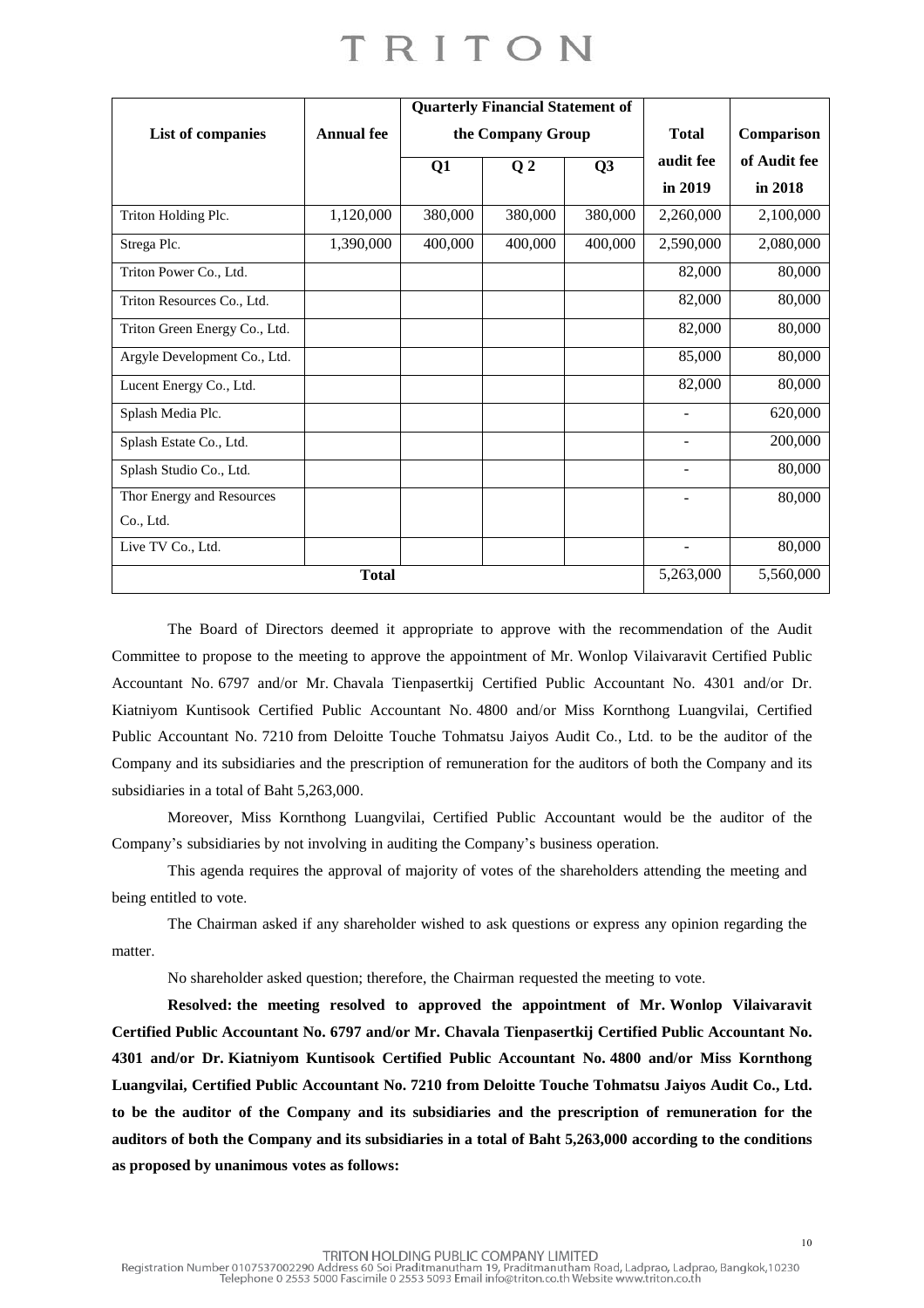| Approved    | 3,876,336,816 | Votes | Equivalent to | 100 |
|-------------|---------------|-------|---------------|-----|
| Disapproved |               | Votes | Equivalent to |     |
| Abstained   |               | Votes | Equivalent to |     |
| Total       | 3,876,336,816 | Votes | Equivalent to | 100 |

*In addition, while voting this agenda, there was another shareholder registering to attend the meeting in the previous agenda, representing 3,876,336,816 shares*

### Agenda 8 To consider and approve the reduction of registered capital of the Company in the amount of **Baht 192,000,000, from previous registered capital of Baht 1,161,029,408.80 to new registered capital of Baht 969,029,408.80 by cutting off 1,920,000,000 unissued shares, at a par value of Baht 0.10**

The Chairman assigned the meeting conductor to explain the detail of this agenda to the meeting.

The meeting conductor explained to the meeting that pursuant to the Extraordinary General Meeting of Shareholders No.1/2018 on 6 November 2018, the Meeting had passed a resolution to increase registered capital in the amount of Baht 192,000,000 from previous registered capital of Baht 969,029,408.80 to new registered capital of Baht 1,161,029,408.80 by newly issuing 1,920,000,000 ordinary shares, in order to allot such ordinary shares to Asia Alpha Equity Fund 3 in the amount of 1,400,000,000 shares and offer 280,000,000 shares reserved for exercising warrants; and to The Brooker Group Public Company Limited in the amount of 200,000,000 shares and offer 40,000,000 shares reserved for exercising warrants. The Company later had specified the share subscription and payment date to both investors; however, due to the inexact understanding regarding the period of share subscription and payment, both investors had made share subscription and payment later than the period stated in the Notification of the Capital Market Supervisory Board No. TorChor. 72/2558 Re: Approval for the Listed Companies to Issue the Newly-issued Shares to the Specific Investors (Codified) B.E. 2558 (2015) specifying that the Company must complete share offering within 3 months from the date the Meetinghad approved. Due to the aforesaid legal limitation, the Company could not issue and offer such ordinary shares

As a result, the Company needed to reduce the registered capital by cutting off such ordinary shares that could not be issued and offered, and proposed to the Meeting to consider the reduction of the registered capital of the Company in the amount of Baht 192,000,000 from previous registered capital of Baht 1,161,029,408.80 to new registered capital of Baht 969,029,408.80 by cutting off the unissued ordinary shares of 1,920,000,000 shares, at a par value Of Baht 0.10.

After the reduction of the registered capital aforesaid, the Company's registered capital shall be Baht 969,029,408.80, divided into 9,690,294,088 shares at a par value of Baht 0.10 with paid-up capital of Baht 803,357,840.70, divided into 8,033,578,407 shares at a par value of Baht 0.10. However, the remaining ordinary shares of 1,656,715,681 shares, at a par value of Baht 0.10 the Company kept apart from this reduction, were ordinary shares for reserving the exercise of Warrants to purchase the ordinary shares of the Company No.3 (TRITN-3) and the exercise of Warrants to purchase ordinary shares of the Company issued to directors, executives and employees (TRITN-WA) in the amount of 1,606,715,681 shares and 50,000,000 shares respectively.

**Resolved: the meeting resolved to approve the reduction of registered capital of the Company in the amount of Baht 192,000,000, from previous registered capital of Baht 1,161,029,408.80 to new**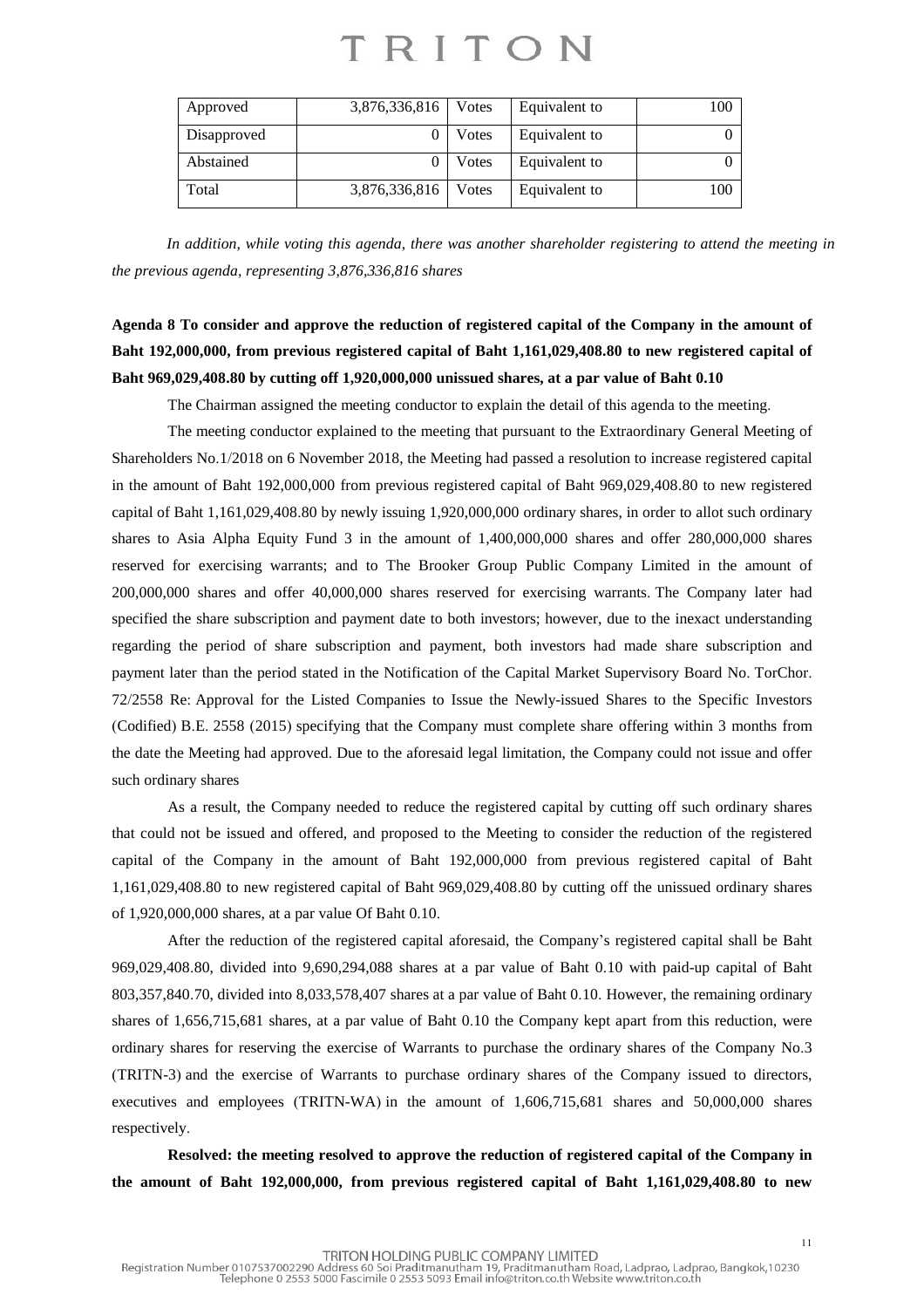**registered capital of Baht 969,029,408.80 by cutting off 1,920,000,000 unissued shares, due to the expiration period of offering period as prescribed in the Notification of the Capital Market Supervisory Board No. TorChor. 72/2558 (2015) Re: Approval for the Listed Companies to Issue the Newly-issued Shares to the Specific Investors (Codified) B.E. 2558 (2015). After the reduction of the registered capital, the remaining unissued ordinary shares of 1,656,715,681 shares would be reserved for the exercise of Warrants to purchase the ordinary shares of the Company No.3 (TRITN-3) in the amount of 1,606,715,681 shares and the exercise of Warrants to purchase ordinary shares of the Company issued to directors, executives and employees (TRITN-WA) in the amount of 50,000,000 shares, which the Company would not decrease the aforesaid registered capital by unanimous votes as follows:**

| Approved    | 3,908,681,416 | Votes | Equivalent to | 100.00 |
|-------------|---------------|-------|---------------|--------|
| Disapproved | -             | Votes | Equivalent to |        |
| Abstained   | -             | Votes | Equivalent to |        |
| Total       | 3,908,681,416 | Votes | Equivalent to | 100.00 |

In addition, while voting this agenda, there were two shareholders registering to attend the meeting in the *previous agenda, representing 3,946,536,816 shares*

**Agenda 9 To consider and approve the amendment to Clause4.of the Memorandum of Association of the** Company with respect to the registered capital to be in line with the decrease of registered capital of the **Company**

The Chairman assigned the meeting conductor to explain the detail of this agenda to the meeting.

The meeting conductor explained to the meeting that in compliance with the Public Limited Companies Act B.E. 2535 (1992) stating that when the Company reduces its registered capital, the Company must amend its Memorandum of Association; therefore, the Company would like to propose to the Meeting to consider and approve the amendment to Clause 4. of the Memorandum of Association of the Company to be line with the reduction of registered capital of the Company as follows:

| "Clause 4        | Registered Capital of | Baht 969,029,408.80  | (nine hundred sixty-nine million,  |
|------------------|-----------------------|----------------------|------------------------------------|
|                  |                       |                      | thousand,<br>twenty-nine<br>four   |
|                  |                       |                      | hundred eight and eighty Satang)   |
|                  | (Divided into         | 9,690,294,088 shares | nine billion, six hundred ninety   |
|                  |                       |                      | million, two hundred ninety-four   |
|                  |                       |                      | thousand, eighty-eight shares)     |
|                  | (With a par value of  | <b>Baht 0.10</b>     | (Ten Satang) each                  |
| Categorized into |                       |                      |                                    |
|                  | Ordinary shares       | 9,690,294,088 shares | (nine billion, six hundred ninety) |
|                  |                       |                      | million, two hundred ninety-four   |
|                  |                       |                      | thousand, eighty-eight shares)     |
|                  | Preference shares     | - shares             | (-shares)"                         |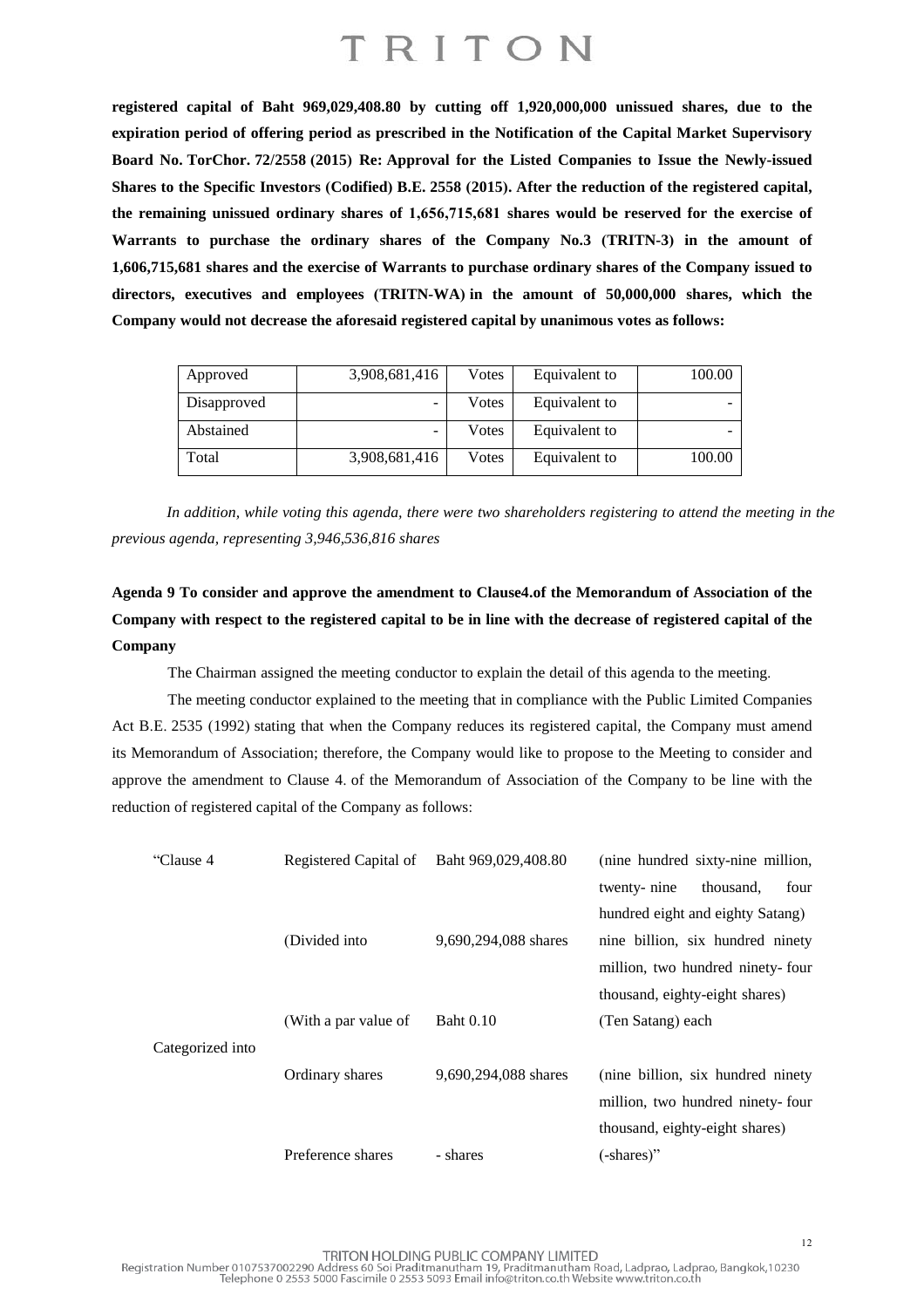**Resolved: the meeting resolved to approve the amendment to Clause 4.of the Memorandum of** Association of the Company with respect to the registered capital to be in line with the decrease of **registered capital of the Company as follows: "Clause 4 Registered Capital of Baht 969,029,408.80 (nine hundred sixty-nine million, twenty- nine thousand, four hundred eight and eighty Satang), divided into 9,690,294,088 shares (nine billion, six hundred ninety million, two hundred ninety- four thousand, eightyeight shares), with a par value of Baht 0.10 (Ten Satang) each, categorized into Ordinary shares 9,690,294,088 shares (nine billion, six hundred ninety million, two hundred ninety- four thousand, eightyeight shares) and Preference shares - shares (-shares)" by unanimous votes as follows:**

| Approved    | 3,908,681,416 | Votes | Equivalent to | 100.00 |
|-------------|---------------|-------|---------------|--------|
| Disapproved | -             | Votes | Equivalent to |        |
| Abstained   | -             | Votes | Equivalent to |        |
| Total       | 3,908,681,416 | Votes | Equivalent to | 100.00 |

Prior to the consideration of agenda 10, the Chairman had informed the meeting that agenda 10-14 were related, if the meeting did not approve any of the agendas, the Company would not propose the remaining related agenda(s) to the shareholders to consider. Once the shareholders had been acknowledged, the Chairman then proceeded the meeting.

### **Agenda 10 To consider and approve the issuance and offering ordinary shares to increase the capital to** private placement with an amount of not exceeding 1,600,000,000 shares, at a par value of Baht 0.10 and **the offering price of Baht 0.35 per share, totaling Baht 560,000,000**

The Chairman assigned the meeting conductor to explain the detail of this agenda to the meeting.

The meeting conductor explained to the meeting that pursuant to the previous issuance and offering of ordinary shares via Private Placement ("PP)") affected by the legal limitation resulting in inability to issue and offer the ordinary shares via Private placement to the investors. However, with the intention of ZICO Trust(s) Ltd. As Trustee of Asia Alpha Equity Fund 3 (AAEF3) and The Brooker Group Public Company Limited (Brook) who trusted and believed that the Company could strongly grow in future and generate great return to the shareholders, both investors had confirmed to invest in the Company as the Company had plan to expand its business and had fund utilization plan based on reasons and necessity as previously stated.

Therefore, the Company needed to propose to the Meeting to consider the issuance and offering PP shares again with an amount of not exceeding 1,600,000,000 shares, at a par value of Baht 0.10, at the offering price of Baht 0.35, totaling Baht 560,000,000. The offering price of Baht 0.35 per share was not less than 90 percent of market price, which the price of the past 15 consecutive days was equal to Baht 0.37 per share. The details of the two investors and the number of PP shares to be issue and offer were as follows: via Private Placement to two investors as follows:

(1) ZICO Trust(s) Ltd. As Trustee of Asia Alpha Equity Fund 3 with not exceeding 1,400,000,000 shares, or representing 14.53% of the paid-up capital (before exercise conversion of warrant TRITN-W4), totaling not exceeding Baht 490,000,000.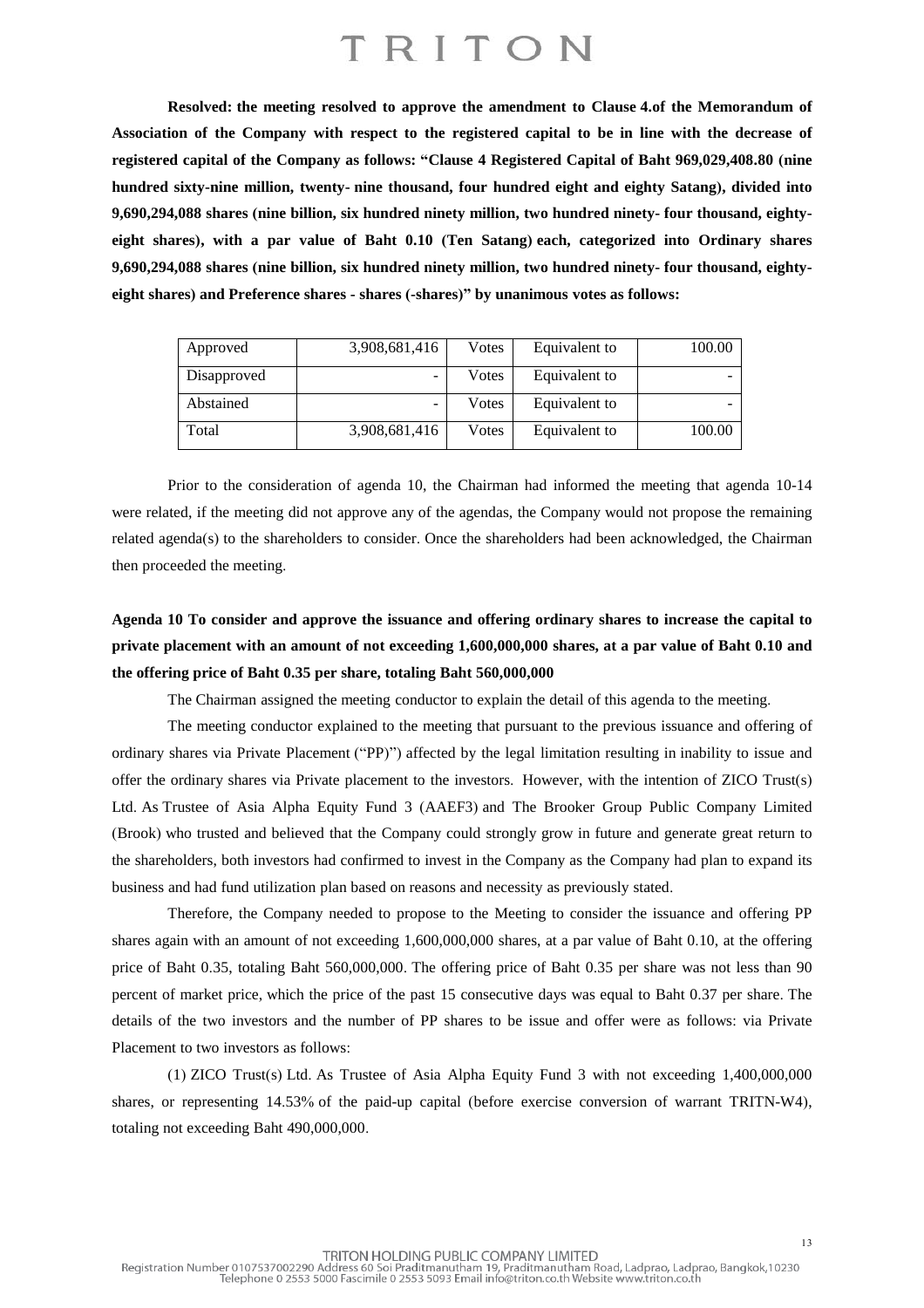(2) The Brooker Group Public Company Limited with not exceeding 200,000,000 shares, or representing 2.08% of the paid-up capital (before exercise of warrant TRITN-W4), totaling not exceeding Baht 70,000,000.

The objectives and fund utilization plan of the Company and the details of the issuance and offering the ordinary shares in this instance the Company had distributed to the shareholders to study in advance together with the invitation to the shareholders' meeting for clarification to issue and offer PP shares. The objectives and fund utilization plan are as follows:

| Order          | Objectives and fund utilization plan     | <b>Amount</b><br>(million Baht) | <b>Fund utilization period</b> |
|----------------|------------------------------------------|---------------------------------|--------------------------------|
| $\mathbf{1}$   | To be used as guarantee with bank<br>٠   | 500                             |                                |
|                | for projects under preparation           |                                 |                                |
|                | process before commencing the            |                                 |                                |
|                | operation. The projects are as           |                                 |                                |
|                | follows:                                 |                                 |                                |
|                | Oil storage depot (Myanmar)              | 144                             | Approximately July 2019        |
|                | project with a project value of          |                                 |                                |
|                | Baht 1,914 million and a                 |                                 |                                |
|                | project duration of 24 months.           |                                 |                                |
|                | The project is expected to start         |                                 |                                |
|                | in August 2019                           |                                 |                                |
|                | Natural gas depot construction           | 405                             | Approximately October 2019     |
|                | project (Rayong province) with           |                                 |                                |
|                | a project value of                       |                                 |                                |
|                | approximately Baht 9,000 for             |                                 |                                |
|                | phase 1 and a project duration           |                                 |                                |
|                | of 36 months. The project is             |                                 |                                |
|                | expected to start in November            |                                 |                                |
|                | 2019.                                    |                                 |                                |
| $\overline{2}$ | To be used as revolving capital reserved | 60                              | During the receipt of advance  |
|                | for the 2 projects abovementioned        |                                 | payment from project<br>owner  |
|                |                                          |                                 | and/or when project starts     |
|                | Total                                    | 560                             |                                |

The Company needed to reprocess the capital increase again, thus the Company proposed to the meeting to consider the issuance and offering ordinary shares to increase the capital to private placement with an amount of not exceeding 1,600,000,000 shares, at a par value of Baht 0.10, totaling Baht 560,000,000, at the offering price of Baht 0.35 per which was not less than 90% of market price in accordance with the announcement of the Securities and Exchange Commission ("SEC") (with a discount of not exceeding 10% of market price). "Market price" meant the weighted average price of the Company's ordinary shares traded on the Stock Exchange of Thailand for 15 consecutive days prior to the date on which the Board of Directors had

14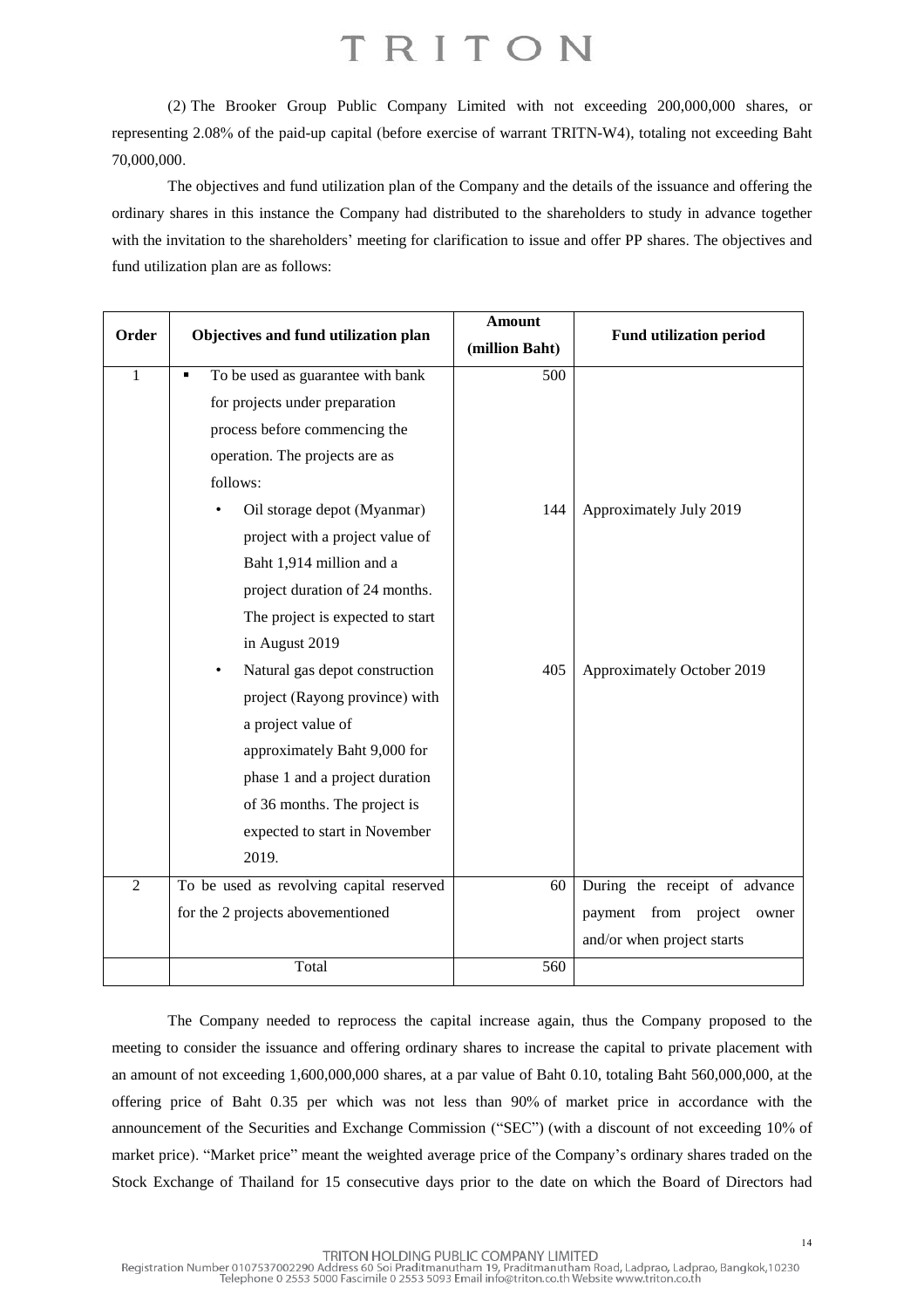resolved to propose the said offering for approval at the Meeting of Shareholders for approving the capital increase and allotment of new shares. The price was calculated from 18 February 2019 to 11 March 2019, at Baht 0.37 per share. In this instance, it was an offering of newly issued ordinary shares via Private Placement and the Meeting clearly identifies the offering price according to the Capital Market Supervisory Board No. Tor Jor. 72/2558 Re: Approval for the Listed Companies to Offer Newly Issued Shares to Investors in Private Placement. Hence, This Company needed the approval of the votes of not less than three-fourths of the total number of votes of shareholders who presented at the meeting, excluding the shareholders who had interest in the meeting and an approval for the issuance and offering of newly issued ordinary shares to Private Placement from the SEC according to the aforesaid Notification. The Company shall issue and allot ordinary shares via Private Placement to two investors as follows:

- (1) ZICO Trust(s) Ltd. As Trustee of Asia Alpha Equity Fund 3 (AAEF3) with not exceeding 1,400,000,000 shares, at a par value of Baht 0.10, or representing 14.53% of the paid-up capital (before exercise conversion of warrant TRITN-W4). The offering price is Baht 0.35 per share, totaling not exceeding Baht 490,000,000. Asia Alpha Equity Fund 3 was a sub-investment fund of Asia Alpha Equity Master which was a public fund, registered and founded in Singapore, performing its investment activities as an umbrella fund and managed by Banjaran Asset Management Pte. Ltd. focusing on investment in construction and energy sector in South East Asia Region and specifically investing in equity without controlling power in the investees (listed companies) and;
- (2) The Brooker Group Public Company Limited (Brook) with not exceeding 200,000,000 shares, at a par value of Baht 0.10, or representing 2.08% of the paid-up capital (before exercise of warrant TRITN-W4). The offering price is Baht 0.35 per share, totaling not exceeding Baht 70,000,000. The Brooker Group Public Company Limited is a listed company in the Market Alternative Investment (MAI), providing service of investment banking and supporting mobilization capital, and has great alliances with other business industries which possibly benefits the Company in the foreseeable future.

In addition, the two investors as aforementioned were not related to the Company and were not connected persons of the Company pursuant to the Notification of Connected Transaction and did not have a related person holding the Company's shares. This would cause the Tender Offer to be included in the Tender Offer, that was, there was no other person who has a relationship or concert party or did not have a person under Section 258 of the Company Securities and Exchange Act BE 2535 and Amendments, or no person holding shares (Nominee). Therefore, the two investors were not obliged to do the Tender Offer for the entire securities of the Company since it still owned the Company's shares not up to 25% of the total voting rights of the Company. In accordance with the announcement of the Capital Market Supervisory Board No.12/2554, which was about "Criterions, Conditions and Procedures for the Acquisition of Securities for Business Takeovers. After the offering of newly issued shares to private placement, the two investors shall hold not exceeding 1,600,000,000 shares of the Company, representing 16.61% of the total paid-up capital (before the exercise of conversion of warrants TRITN-W4).

In addition, if the two investors were allotted with ordinary shares of the Company which the offering price was lower than 90% of market price of Company's shares before the first date of share offering and the date that the SET accepted ordinary shares for capital increase as registered capital, the Company was

15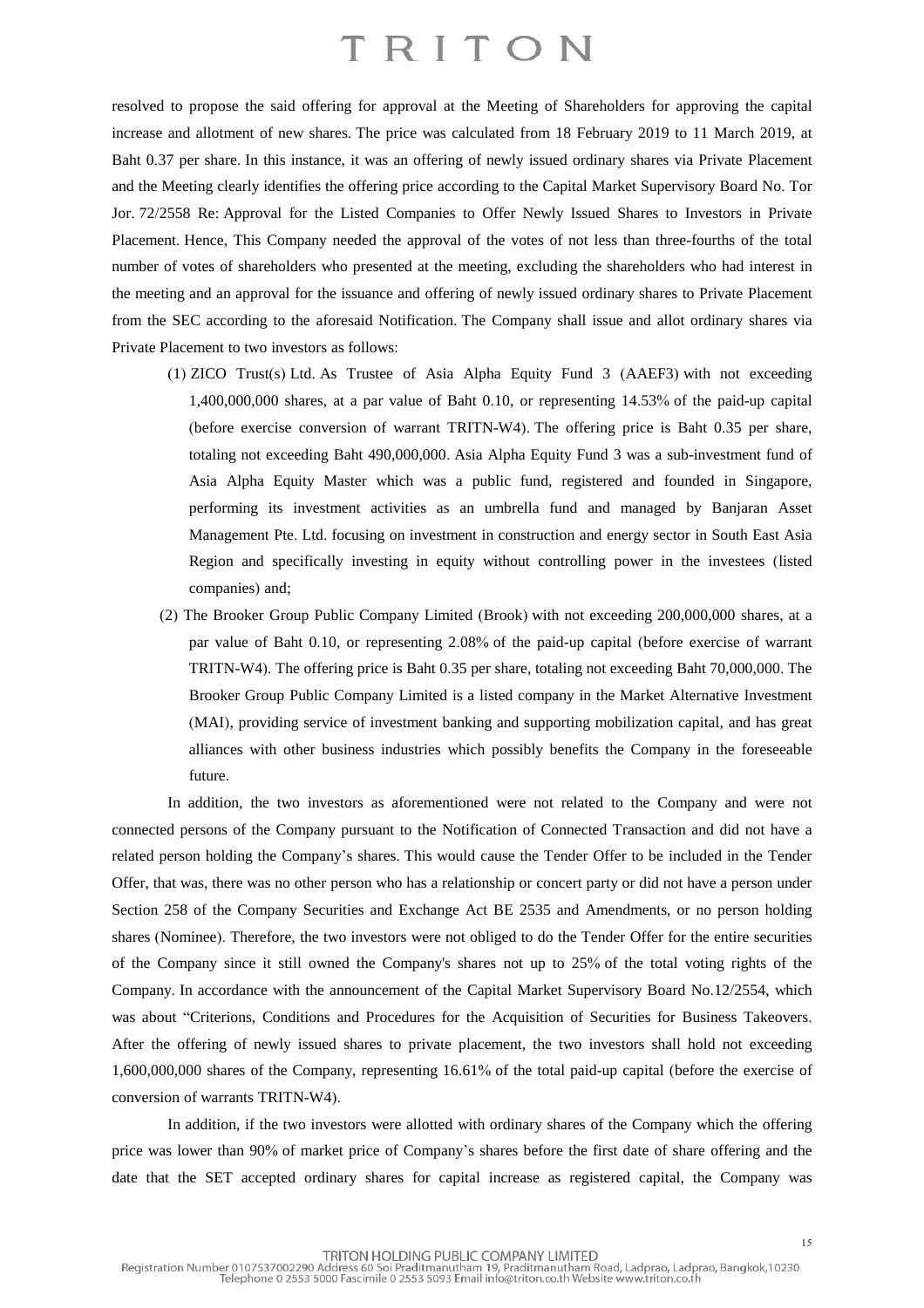responsible for prohibiting the two investors from selling all shares within 1 year from the date such ordinary shares was in trading period in the SET. After 6 months of trading in the SET, the two investors was then able to gradually sell 25% of the total shares under silent period according to the Notification of the Stock Exchange of Thailand Re: Rules, Conditions and Procedures Governing the Listing of Ordinary or Preferred Shares Issued for Capital Increase B.E. 2558 (2015) dated 11 May 2015 (and other additional amendments). However, for both shareholders and/or the Company to have confidence in the two investors who bring long-term strength and growth to the Company's business, the two investors agreed to comply with the silent period immediately without considering whether the share offering was subject to share offering at low prices or not.

For the issuance and offering the newly issued shares, the Board of Directors had proposed to the Shareholders' Meeting to consider appointing the Company's authorized directors, Executive Board or Chairman of the Executive Board or Chief Executive Officer or a person authorized by the Company's authorized director or Executive Board in order to set guidelines, terms & conditions and other details necessary and related to the issuing of new shares and its allocation in line with the relevant laws which shall include but not limited to the Offering date, etc.

However, if the selling price of the ordinary share allotment to private placement was discounted more than 10% from the market price which was calculated from using the weighted average price of the share up to 15 business days consecutively before the Offering date, the Company shall make adjustment to warrant's rights to buy the company's shares no. 3 (TRITN-W3) per the rights' entitlement and adjustment to warrant's rights to issue and offer to directors, management and employees (TRITN-WA) per the rights' entitlement.

Furthermore, the issuance and offering of ordinary shares to AAEF3 and Brook had been approved before by the Extraordinary General Meeting of shareholders' meeting no. 1/2019 on 6 November 2018. However, due to the inexact understanding, the Company was unable to issue ordinary shares to AAEF3 and Brook within 3-month period according to the Notification of the Capital Market Supervisory Board No. TorChor. 72/2558 Re: Approval for the Listed Companies to Issue the Newly-issued Shares to the Specific Investors (Codified) B.E. 2558(2015). Hence, this agenda was to be proposed to the shareholders for reapproval in order to comply with the legal procedures only. The reasons, necessity and objectives of capital increase along with money utilization plan still remained the same as approved by the Extraordinary General Meeting of shareholders' meeting no. 1/2018 on 6 November 2018.

The Board of Directors, therefore, deemed it appropriate to propose to the meeting to consider and approve the issuance and offering ordinary shares to increase the capital to private placement with an amount of not exceeding 1,600,000,000 shares, at a par value of Baht 0.10 and the offering price of Baht 0.35 per share, totaling Baht 560,000,000.

This agenda requires the approval of a vote of not less than three-fourths of the total number of votes cast by the shareholders attending the meeting and being entitled to vote.

The Chairman asked if any shareholder wished to ask questions or express any opinion regarding the matter.

No shareholder asked question; therefore, the Chairman requested the meeting to vote.

**Resolved: the meeting resolved to approve the issuance and offering ordinary of not exceeding** 1,600,000,000 shares, at a par value of Baht 0.10 and the offering price of Baht 0.35 per share via private **placement to the following two investors below:**

(1) Zico Trust (s) Ltd. As Trustee of Asia Alpha Equity Fund 3 in the amount of 1,400,000,000 shares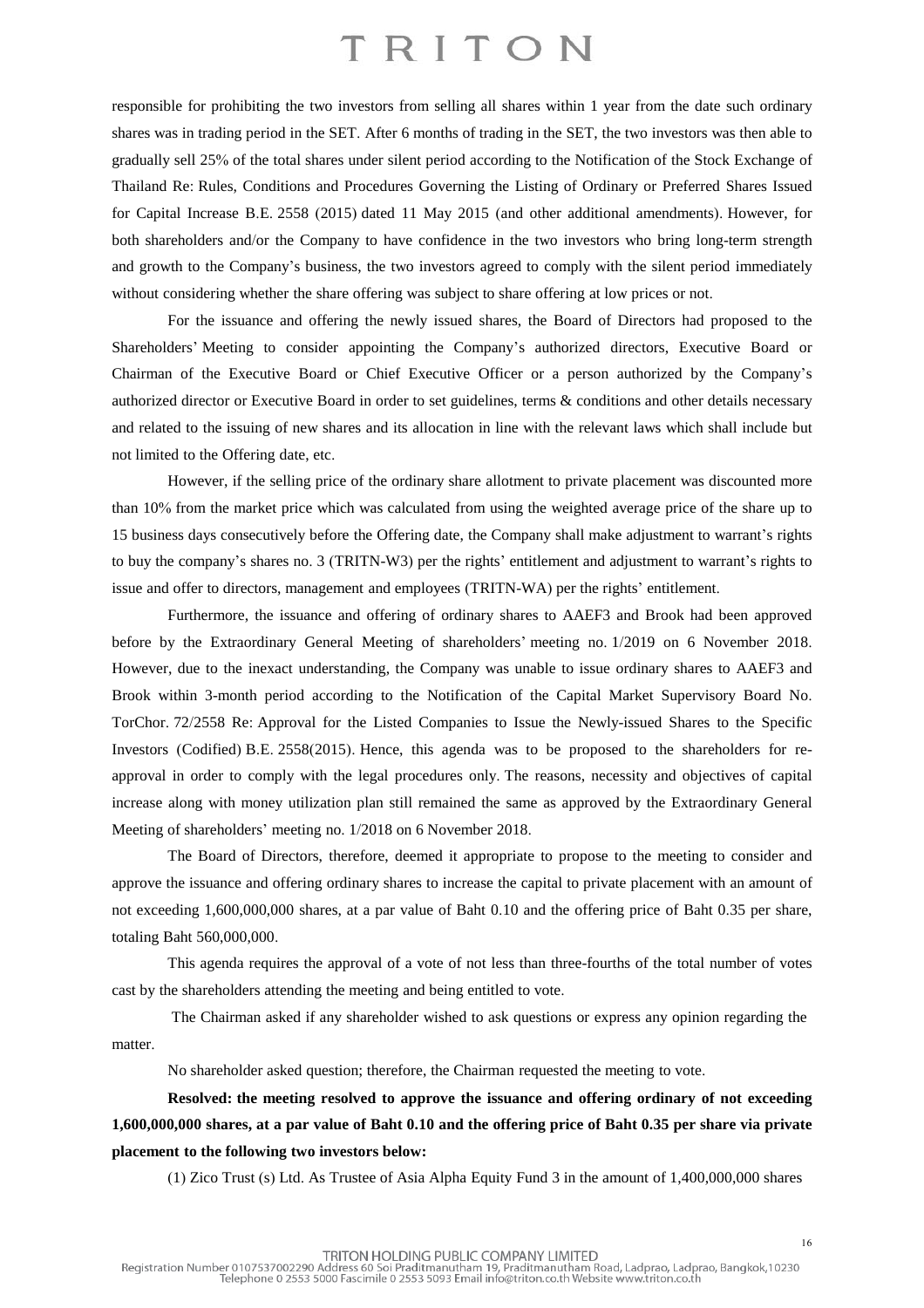(2) The Brooker Group Public Company Limited in the amount of 200,000,000 shares

Also, the meeting approved the appointment of the Company's authorized directors, Executive Board or Chairman of the Executive Board or Chief Executive Officer or a person authorized by the Company's authorized director or Executive Board to set guidelines, terms & conditions and other details necessary and related to the issuing of new shares and its allocation by unanimous votes as follows:

| Approved    | 3,908,681,416 | Votes | Equivalent to | 100 |
|-------------|---------------|-------|---------------|-----|
| Disapproved |               | Votes | Equivalent to | 0   |
| Abstained   |               | Votes | Equivalent to | 0   |
| Total       | 3,908,681,416 | Votes | Equivalent to | 100 |

**Agenda 11 To consider and approve the issuance and offering the Warrants to purchase the ordinary shares of the Company No.4 ("TRITN-W4") via Private Placement (Warrant-PP) in the amount of not** exceeding 320,000,000 units at a ratio of 1 unit of warrant to 1 share, at the exercise price of Baht 0.40 per **share**

The Chairman assigned the meeting conductor to explain the detail of this agenda to the meeting.

The meeting conductor explained to the meeting that according to the two investors namely, ZICO Trust(s) Ltd. As Trustee of Asia Alpha Equity Fund 3 (AAEF3) and The Brooker Group Public Company Limited have intention to invest in the Company by purchasing ordinary shares via Private Placement, and had another condition which was that the Company must issue and offer the Warrants to purchase the ordinary shares of the Company together with issuing and offering newly issued ordinary shares via Private Placement at the same time. In order to keep good connection and comply with the condition made by the two investors, the Company, therefore, had necessity to issue and offer the Warrant to purchase the ordinary shares of the Company no.4 (TRITN-W4) of not exceeding 320,000,000 units via Private Placement (Warrant-PP) to the two investors, without cost incurred, at the ratio of 5 existing ordinary shares to 1 units of warrant (any fraction shall be disregarded). Moreover, the Company would not register of the Warrant (TRITN-W4) with the Stock Exchange of Thailand (SET) which complied with transfer limitation rule and other relevant regulations according to the details distributed in advance to the shareholders together with the invitation to the meeting.

The details of the two investors and the number of warrants issued and offered were as follows:

- 1. ZICO Trust (s) Ltd. As Trustee of Asia Alpha Equity Fund 3 in the amount of not exceeding 280,000,000 units
- 2. The Brooker Group Public Company Limited in the amount of not exceeding 40,000,000 units

Issuing and offering the Warrants to purchase the ordinary shares of the Company No.4 (TRITN-W4), the Board of Directors had proposed to the Shareholders' Meeting to consider appointing the Company's authorized directors or Executive Board or Chairman of the Executive Board or Chief Executive Officer or a person authorized by the Company's authorized director or Executive Board in order to set guidelines, terms & conditions and other details 10 necessary and related to the issuing and allotting the Warrants, the rationale of ordinary shares issuance to reserve the change in exercise price and exercise ratio of the Warrants and relevant laws.

The Board of Director deemed it appropriate to issue and offer the Warrants to purchase the ordinary shares of the Company No.4 ("TRITN-W4") and resolved to propose to the meeting to consider and approve the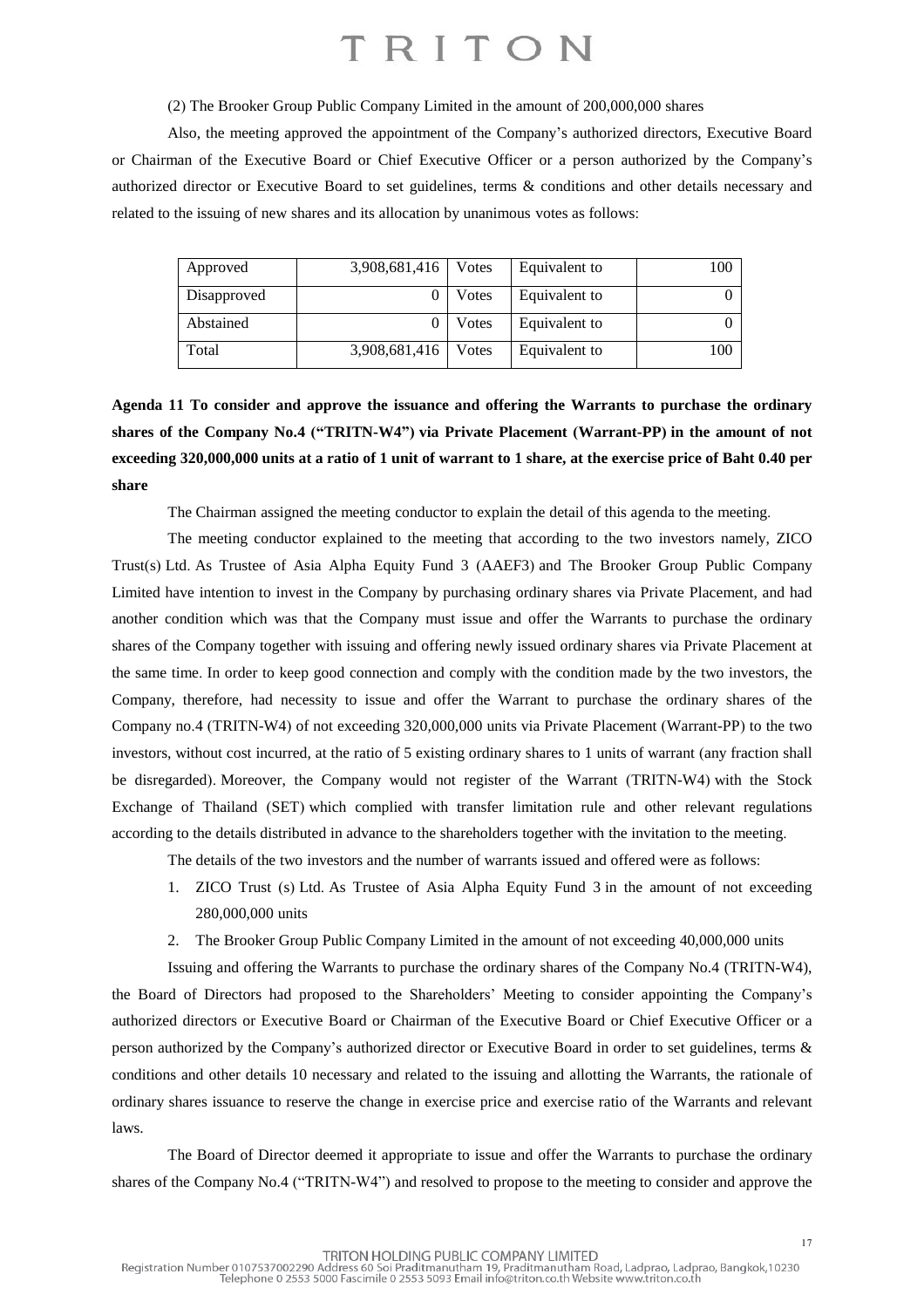issuance and offering the Warrants to purchase the ordinary shares of the Company No.4 ("TRITN-W4") in the amount of not exceeding 320,000,000 units.

This agenda requires the approval of a vote of not less than three-fourths of the total number of votes cast by the shareholders attending the meeting and being entitled to vote.

The Chairman asked if any shareholder wished to ask questions or express any opinion regarding the matter.

No shareholder asked question; therefore, the Chairman requested the meeting to vote.

**Resolved: the meeting resolved to approve the issuance and offering the Warrants to purchase the ordinary shares of the Company No.4 ("TRITN-W4") in the amount of not exceeding 320,000,000** units, without cost incurred, at the exercise price of Baht 0.40 per share. The Company would not register of the Warrant (TRITN-W4) with the Stock Exchange of Thailand (SET) due to the fact that the offering was for the two investors via private placement namely, (1) ZICO Trust (s) Ltd. As Trustee of Asia Alpha **Equity Fund 3 in the amount of not exceeding 280,000,000 units and (2) The Brooker Group Public Company Limited in the amount of not exceeding 40,000,000 units, according to the details as proposed by unanimous votes as follows:**

| Approved    | 3,908,681,416 | Votes | Equivalent to | 100 |
|-------------|---------------|-------|---------------|-----|
| Disapproved |               | Votes | Equivalent to |     |
| Abstained   |               | Votes | Equivalent to |     |
| Total       | 3,908,681,416 | Votes | Equivalent to | 100 |

Agenda 12 To consider and approve the increase of registered capital of the Company in the amount of **Baht 192,000,000, from previous registered capital of Baht 969,029,408.80 to new registered capital of Baht 1,161,029,408.80 by newly issuing 1,920,000,000 ordinary shares, at a par value of Baht 0.10**

The Chairman assigned the meeting conductor to explain the details of the agenda to the meeting.

The meeting conductor explained to the meeting that the Company was going to issues and offers warrants to purchase ordinary shares of the Company No.4 (TRITN-W4) to private placement consisting of 2 investors namely, ZICO Trust(s) Ltd. As Trsutee of Asia Alpha Equity Fund 3 (AAEF3) and The Brooker Group Public Company Limited. The Company, therefore, needed to increase registered capital of the Company to reserve for plan as aforesaid.

Hence, the Company needs to increase registered capital of the Company in the amount of Baht 192,000,000, from previous registered capital of Baht 969,029,408.80 to new registered capital of Baht 1,161,029,408.80 by newly issuing 1,920,000,000 ordinary shares, at a par value of Baht 0.10. The detail appeared in Enclosure 9 of the invitation to the shareholders' meeting which had been distributed in advance to the shareholders.

The Board of Directors, therefore, deemed it appropriate to propose to the meeting to approve the increase of registered capital of the Company in the amount of Baht 192,000,000, from previous registered capital of Baht 969,029,408.80 to new registered capital of Baht 1,161,029,408.80 by newly issuing 1,920,000,000 ordinary shares, at a par value of Baht 0.10.

This agenda requires the approval of a vote of not less than three-fourths of the total number of votes cast by the shareholders attending the meeting and being entitled to vote.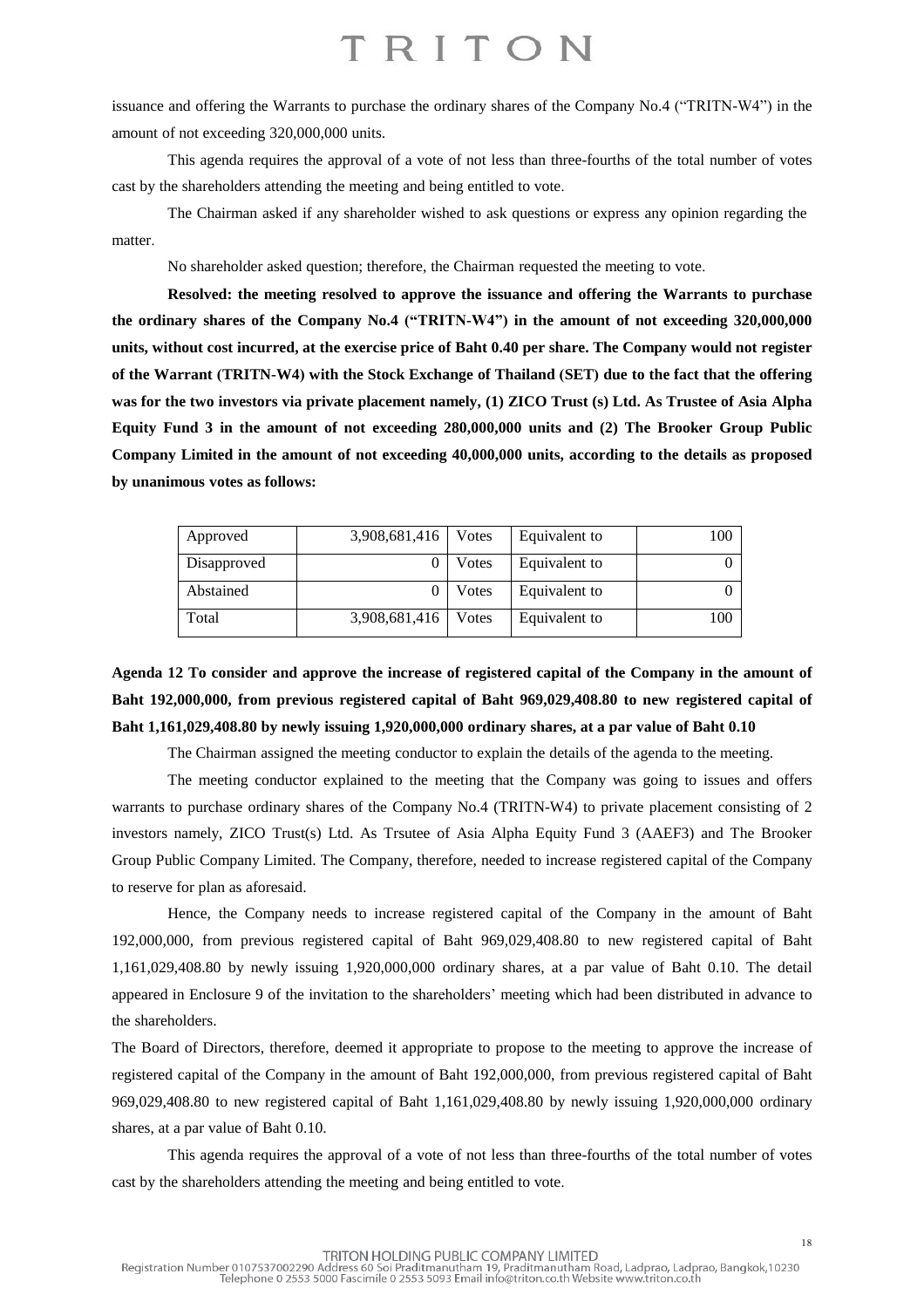The Chairman asked if any shareholder wished to ask questions or express any opinion regarding the matter.

No shareholder asked question; therefore, the Chairman requested the meeting to vote.

**Resolved: the meeting resolved to approve the increase of registered capital of the Company in the amount of Baht 192,000,000, from previous registered capital of Baht 969,029,408.80 to Baht 1,161,029,408.80 by newly issuing 1,920,000,000 ordinary shares, at a par value of Baht 0.10 by unanimous votes as follows:**

| Approved    | 3,908,681,416   Votes |       | Equivalent to | 100 |
|-------------|-----------------------|-------|---------------|-----|
| Disapproved |                       | Votes | Equivalent to |     |
| Abstained   |                       | Votes | Equivalent to |     |
| Total       | 3,908,681,416         | Votes | Equivalent to | 100 |

**Agenda 13 To consider and approve the amendment to Clause 4. of the Memorandum of Association of** the Company with respect to the registered capital to be in line with the increase of registered capital of **the company**.

The Chairman assigned the meeting conductor to explain the datils of this agenda to the meeting.

The meeting conductor explained to the meeting that according to the Public Limited Companies Act B.E. 2535 (1992) prescribing that in case of increase registered capital, the Company shall amend the Memorandum of Association of the Company. After the previous agenda had been approved, the Company made the amendment to Clause 4. of the Memorandum of Association of the Company in order to be in line with the increase of registered capital is as follows:

| "Clause 4        |                      | Registered Capital of Baht 1,161,029,408.80 | (one billion, one hundred sixty- |
|------------------|----------------------|---------------------------------------------|----------------------------------|
|                  |                      |                                             | million,<br>twenty-nine<br>one   |
|                  |                      |                                             | thousand, four hundred eight and |
|                  |                      |                                             | eighty Satang)                   |
|                  | Divided into         | 11,610,294,088 shares                       | (eleven billion, six hundred ten |
|                  |                      |                                             | million, two hundred ninety-four |
|                  |                      |                                             | thousand, eighty-eight shares)   |
|                  | (With a par value of | <b>Baht</b> 0.10                            | (Ten Satang) each                |
| Categorized into |                      |                                             |                                  |
|                  | Ordinary shares      | 11,610,294,088 shares                       | (eleven billion, six hundred ten |
|                  |                      |                                             | million, two hundred ninety-four |
|                  |                      |                                             | thousand, eighty-eight shares)   |
|                  | Preference shares    | - shares                                    | (-shares)"                       |
|                  |                      |                                             |                                  |

The Board of Directors, therefore, deemed it appropriate to propose to the meeting to consider and approve the amendment to Clause 4. of the Memorandum of Association of the Company with respect to the registered capital to be in line with the increase of registered capital of the company as proposed.

19<br>TRITON HOLDING PUBLIC COMPANY LIMITED<br>Telephone 0 2553 5000 Fascimile 0 2553 5093 Email info@triton.co.th Website www.triton.co.th<br>Telephone 0 2553 5000 Fascimile 0 2553 5093 Email info@triton.co.th Website www.triton.c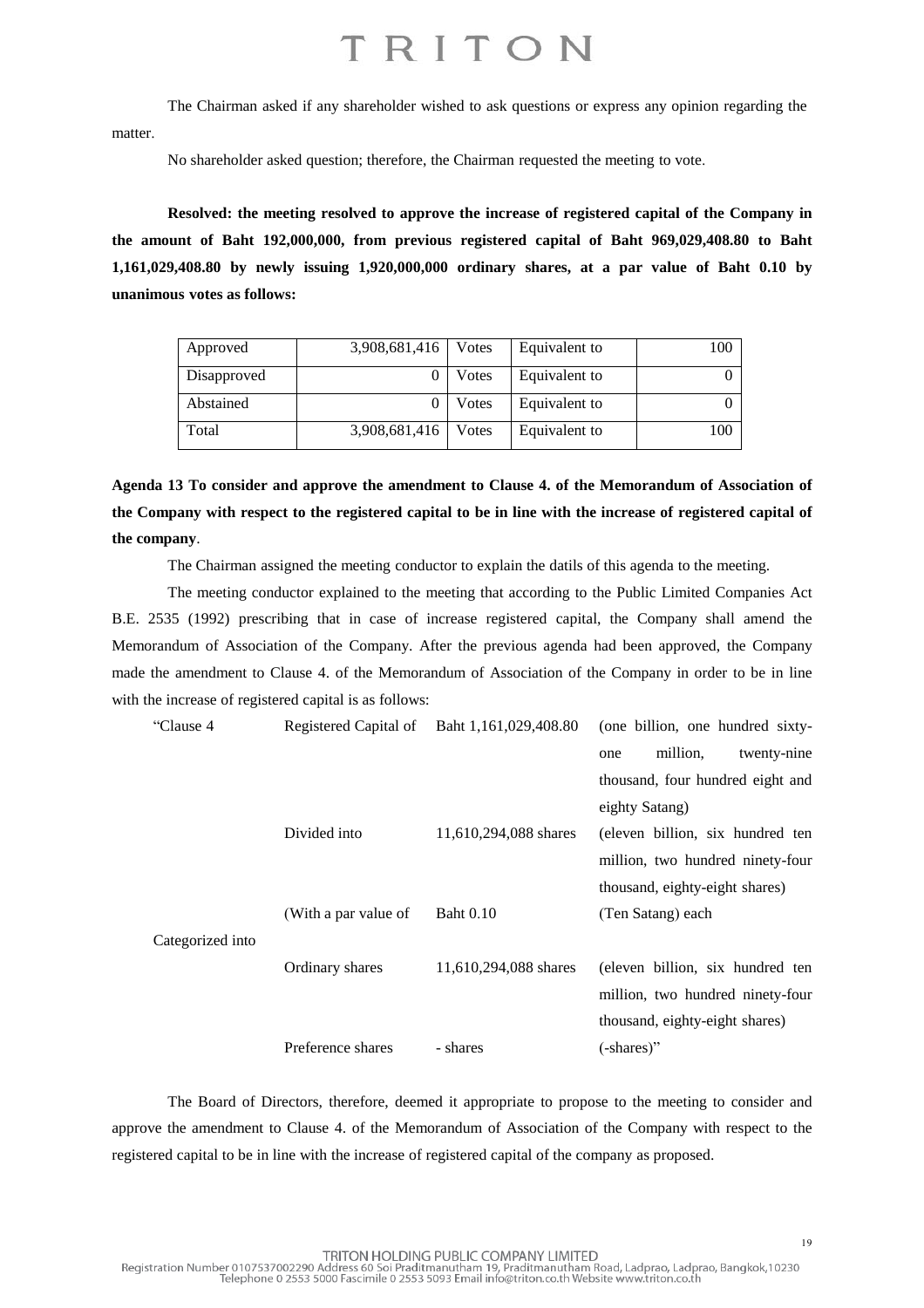This agenda requires the approval of a vote of not less than three-fourths of the total number of votes cast by the shareholders attending the meeting and being entitled to vote.

The Chairman asked if any shareholder wished to ask questions or express any opinion regarding the matter.

No shareholder asked question; therefore, the Chairman requested the meeting to vote.

**Resolved: the meeting resolved to approve the amendment to Clause 4. of the Memorandum of** Association of the Company with respect to the registered capital to be in line with the increase of **registered capital of the company by unanimous votes as follows:**

| Approved    | 3,908,681,416 | Votes | Equivalent to | 100 |
|-------------|---------------|-------|---------------|-----|
| Disapproved |               | Votes | Equivalent to |     |
| Abstained   |               | Votes | Equivalent to |     |
| Total       | 3,908,681,416 | Votes | Equivalent to | 100 |

Agenda 4 To consider and approve the allocation of newly issued ordinary share for capital increase as follows:

- a. allocation of a total of not exceeding 1,600,000,000 newly issued ordinary shares to two investors via private placement
- b. allocation of a total of not exceeding 320,000,000 newly issued ordinary shares to be reserved for the exercise of Warrants No.4 (TRITN-W4) which are issued and offered to two investors via private placement (Warrant-PP)

The Chairman assigned the meeting conductor to explain the details of this agenda to the meeting.

The meeting conductor explained to the meeting that as the Company had increased its registered capital specified in Agenda 12, the Company needed to allot ordinary shares for capital increase to reserve the increase of the registered capital to comply with Public Limited Companies Act B.E. 2535. The allocation of ordinary share was as follows:

a) Allocated to reserve for the issuance and offering ordinary shares to increase capital via private placement to two investors namely, ZICO Trust (s) Ltd. As Trustee of Asia Alpha Equity Fund 3 in the amount of not exceeding 1,400,000,000 shares and The Brooker Group Public Company Limited in the amount of not exceeding 200,000,000 shares, in totaling not exceeding 1,600,000,000 shares.

b) Allocated to reserve for the exercise of adjustment to Warrants No.4 (TRITNW4) which were issued and offered to two investors (Warrant-PP) namely, ZICO Trust (s) Ltd. As Trustee of Asia Alpha Equity Fund 3 in the amount of not exceeding 280,000,000 shares and The Brooker Group Public Company Limited in the amount of not exceeding 40,000,000 shares, in totaling not exceeding 320,000,000 shares.

The Board of Directors, therefore, deemed it appropriate to allocate newly issued ordinary shares to reserve clause a) and b) and to propose to the meeting to approve the allocation of newly issued ordinary share for capital increase as details aforesaid.

This agenda requires the approval of a vote of not less than three-fourths of the total number of votes cast by the shareholders attending the meeting and being entitled to vote.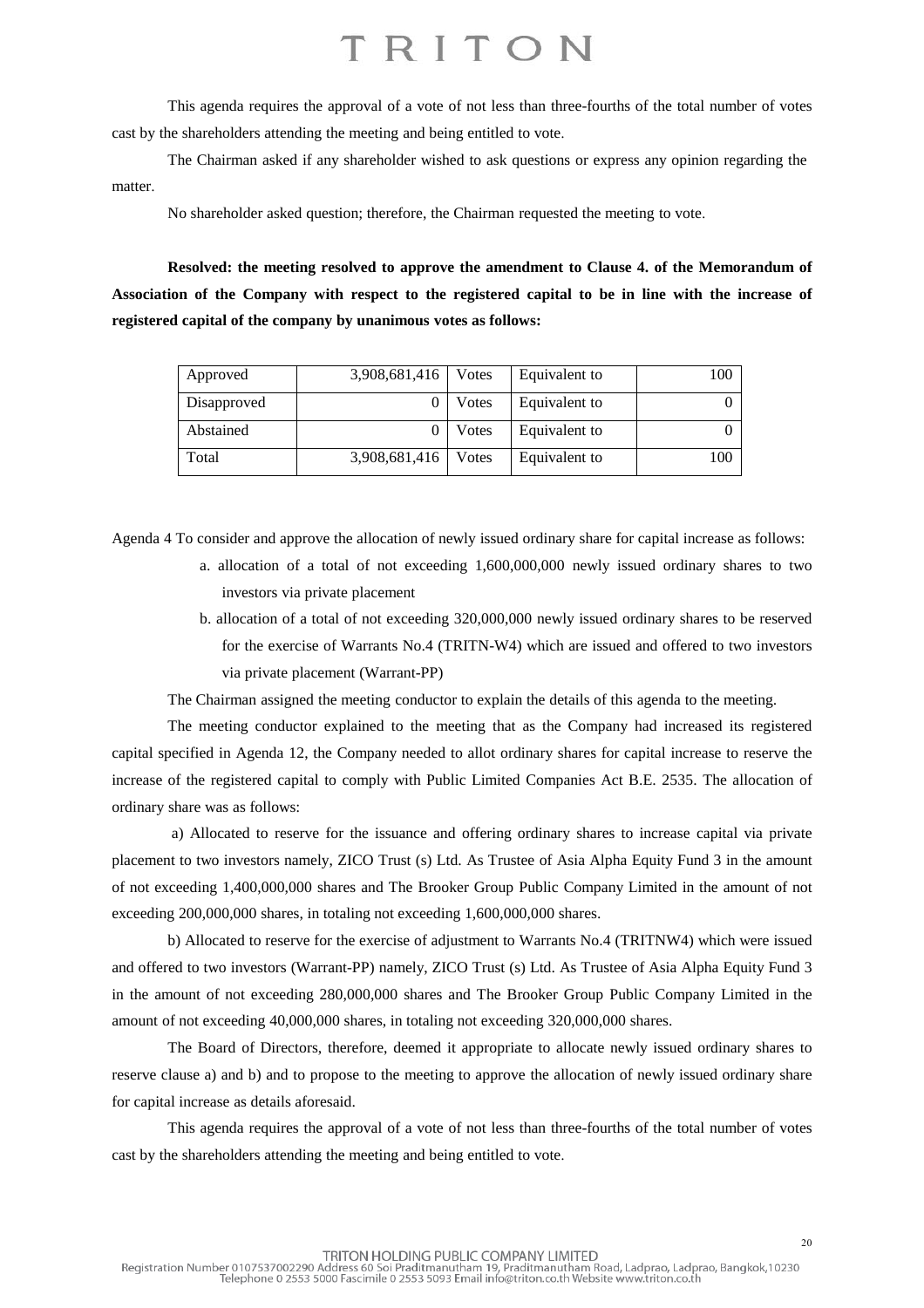The Chairman asked if any shareholder wished to ask questions or express any opinion regarding the matter.

No shareholder asked question; therefore, the Chairman requested the meeting to vote.

**Resolved: the meeting resolved to approve the allocation of newly issued ordinary shares for capital increase as follows:**

**1) Allocated to reserve for the issuance and offering ordinary shares to increase capital via private placement to two investors in a totaling amount of not exceeding 1,600,000,000 shares, namely,** ZICO Trust (s) Ltd. As Trustee of Asia Alpha Equity Fund 3 in the amount of 1,400,000,000 shares and **The Brooker Group Public Company Limited in the amount of 200,000,000 shares,**

**2) Allocated to reserve for the exercise of adjustment to Warrants No.4 (TRITNW4) which were issued and offered to two investors (Warrant-PP) in a totaling amount of not exceeding 320,000,000 shares, namely, ZICO Trust (s) Ltd. As Trustee of Asia Alpha Equity Fund 3 in the amount of 280,000,000 shares and The Brooker Group Public Company Limited in the amount of 40,000,000 shares, by unanimous votes as follows:**

| Approved    | 3,908,681,416 | Votes | Equivalent to | 100 |
|-------------|---------------|-------|---------------|-----|
| Disapproved |               | Votes | Equivalent to |     |
| Abstained   |               | Votes | Equivalent to |     |
| Total       | 3,908,681,416 | Votes | Equivalent to | 100 |

#### **Agenda 15 To consider other matters (if any)**

No shareholder proposed any other matters to the meeting. However, the Chairman allowed the shareholders to ask question and express opinion regarding the meeting and Company's business operation.

Mr. Thinnakorn Piyadech, Investor Rights Protect Executive from Thai Investors Association asked whether the Company has Anti-Corruption policy and apply it the Company and its subsidiaries or not, and how.

The Chairman assigned Mrs. Pensri Suebsuwong, Human Resource Director of the Company to explain to the meeting that the Company give an importance to Anti-corruption policy and has drafted and announced the policy to all employees of the Company and its subsidiaries to follow. Moreover, the Company recently has revised the Anti-corruption policy which has become effective since 1 January 2019.

Mr. Panya Sriyuttajak, shareholder, asked whether the Company will have an opportunity to be awarded to operate LNG depot construction in Myanmar.

Mr. Chirdsak Kukiattinun, Chief Executive Officer explained that such project is in the contract drafting process, while the LNG storage tank in Rayong province is in the process of completing Environmental Impact Assessment (EIA) report and it is expected that the Company will get to operate the projects exactly as previously explained, but may need some time to proceed according to the rules and regulations.

Mrs. Chanapa Sriwisorn, shareholder asked for the reason that some of the Company's Directors are not holding any shares of the Company which shows distrust of the Directors in the Company's business operation.

The Chairman explained that every Company Director trust in the Company's business and believe in the managerial skill of the Directors and Executives that everyone is truly determined to manage all works for